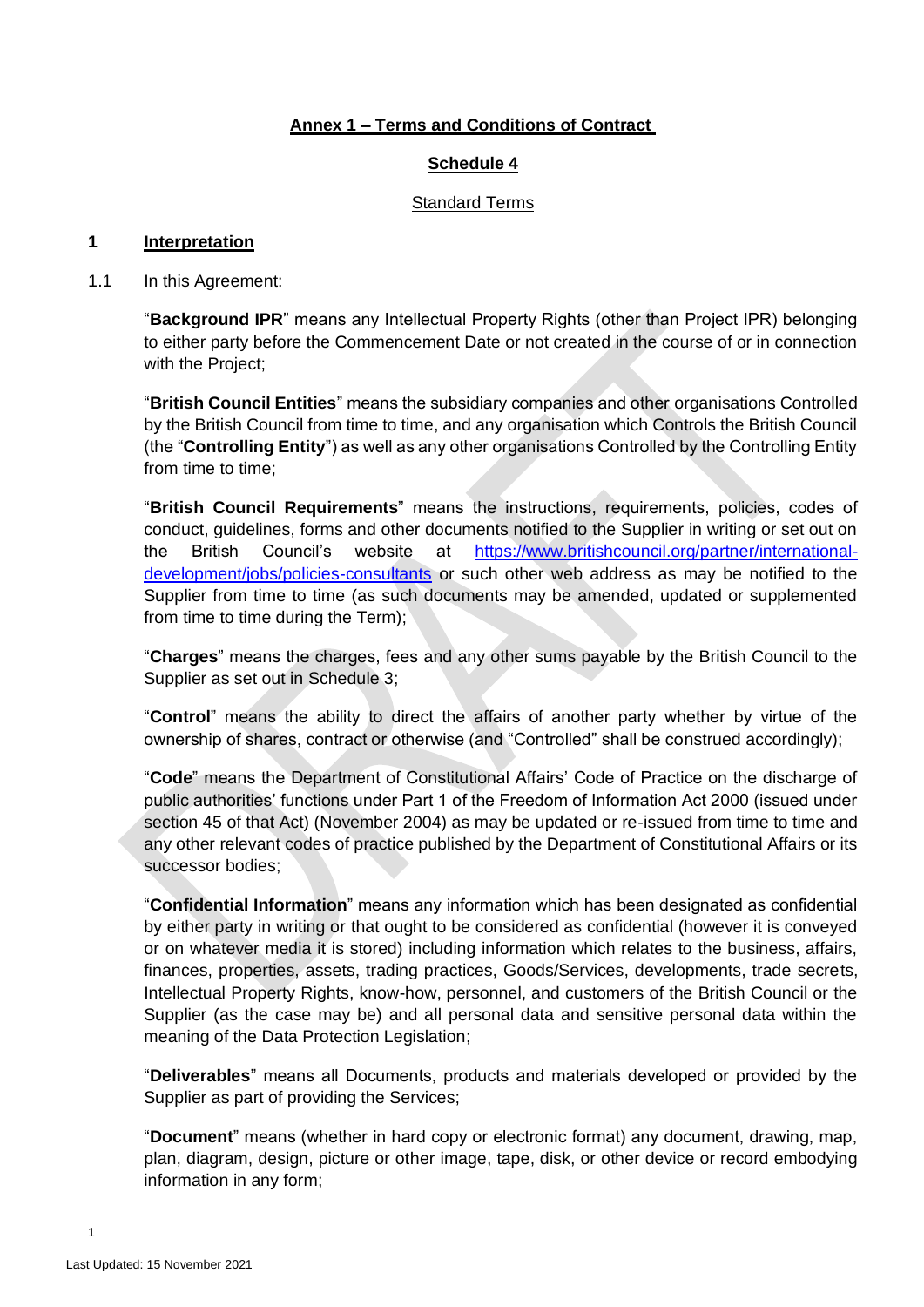"**End Client**" means the end client (if any) in respect of the project in connection with which the Supplier is providing its Services as a sub-contractor;

"**End Client Requirements**" means the specific requirements of the End Client, as notified to the Supplier in writing;

"**Environmental Information Regulations**" means the Environmental Information Regulations 2004;

"**Equality Legislation**" means any and all legislation, applicable guidance and statutory codes of practice relating to diversity, equality, non-discrimination and human rights as may be in force from time to time in England and Wales or in any other territory in which, or in respect of which, the Supplier provides the Services;

"**FOIA**" means the Freedom of Information Act 2000 and any subordinate legislation made under that Act from time to time together with any guidance and/or codes of practice issued by the Information Commissioner in relation to such legislation;

"**Force Majeure Event**" means an act, event, omission or accident beyond the reasonable control of the affected party which was not reasonably foreseeable and which is not attributable to any wilful act, neglect or failure to take reasonable preventative action by that party, including (insofar as beyond such control but without prejudice to the generality of the foregoing expression) strikes, lock-outs or other industrial disputes, failure of a utility service or transport network, act of God, war, riot, civil commotion, malicious damage, volcanic ash, earthquake, explosion, terrorist act, epidemic, pandemic or other spread of infectious disease or the imposition of any measures to prevent the spread of disease, nuclear, chemical or biological contamination, compliance with any law or governmental order, rule, regulation or direction, accident, breakdown of plant or machinery, fire, flood or storm;

"**Goods**" means the goods or products (if any) to be supplied by the Supplier under this Agreement as set out in the Special Terms (Schedule 1) and/or the Specification (Schedule 2);

"**Information Disclosure Requirements**" means the requirements to disclose information under:

- (a) the Code;
- (b) the FOIA; and
- (c) the Environmental Information Regulations;

"**Intellectual Property Rights**" means any copyright and related rights, patents, rights to inventions, registered designs, database rights, design rights, topography rights, trade marks, service marks, trade names and domain names, trade secrets, rights in unpatented know-how, rights of confidence and any other intellectual or industrial property rights of any nature including all applications (or rights to apply) for, and renewals or extensions of such rights and all similar or equivalent rights or forms of protection which subsist or will subsist now or in the future in any part of the world;

"**Premises**" means, where applicable, the premises or location where the Services are to be provided, as notified by the British Council to the Supplier;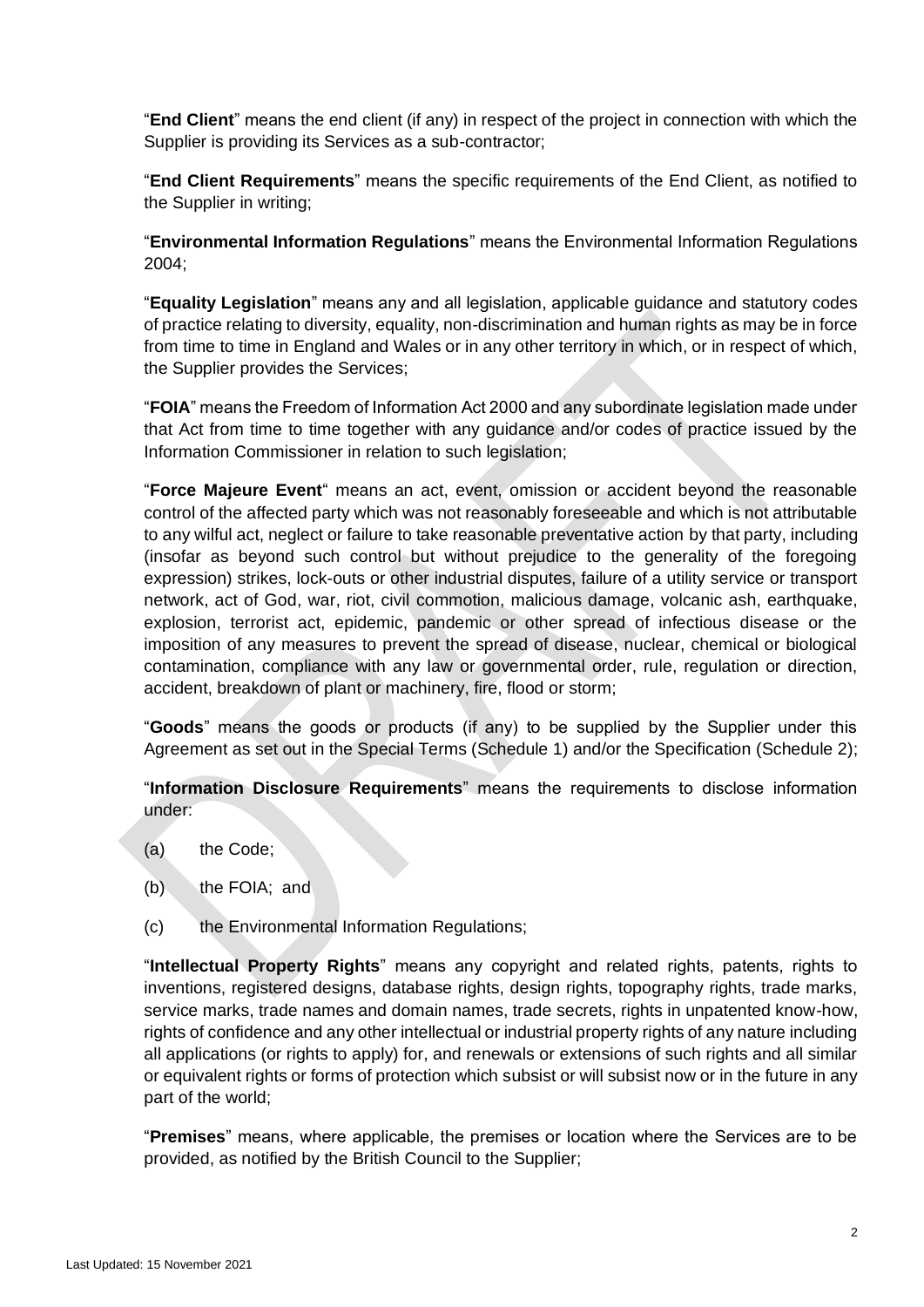"**Project**" means the project in connection with which the Supplier provides its Services as further described in the Special Terms (Schedule 1) and/or the Specification (Schedule 2);

"**Project IPR**" means all Intellectual Property Rights that arise or are obtained or developed by either party, or by a contractor on behalf of either party, in respect of the Deliverables in the course of or in connection with the Project;

"**Relevant Person**" means any individual employed or engaged by the Supplier and involved in the provision of the Services, or any agent or contractor or sub-contractor of the Supplier who is involved in the provision of the Services and includes, without limitation, the Key Personnel (if any);

"**Request for Information**" means a request for information (as defined in the FOIA) relating to or connected with this Agreement or the British Council more generally or any apparent request for such information under the Information Disclosure Requirements;

"**Services**" means the services to be provided by the Supplier under this Agreement as set out in the Special Terms (Schedule 1) and/or the Specification (Schedule 2);

"**Supplier's Team**" means the Supplier and, where applicable, any Relevant Person, and all other employees, consultants, agents and sub-contractors which the Supplier engages in any way in relation to the supply of the Services or the Goods; and

"**Third Party IPR**" means any Intellectual Property Rights not belonging to either party to this Agreement but used by the Supplier in the creation of the Deliverables and/or in the course of or in connection with the Project.

- <span id="page-2-0"></span>1.2 In this Agreement:
	- 1.2.1 any headings in this Agreement shall not affect the interpretation of this Agreement;
	- 1.2.2 a reference to a statute or statutory provision is (unless otherwise stated) a reference to the applicable UK statute as it is in force for the time being, taking account of any amendment, extension, or re-enactment and includes any subordinate legislation for the time being in force made under it;
	- 1.2.3 where the words "include(s)" or "including" are used in this Agreement, they are deemed to have the words "without limitation" following them, and are illustrative and shall not limit the sense of the words preceding them;
	- 1.2.4 without prejudice to clause [1.2.5,](#page-3-0) except where the context requires otherwise, references to:
		- (i) services being provided to, or other activities being provided for, the British Council;
		- (ii) any benefits, warranties, indemnities, rights and/or licences granted or provided to the British Council; and
		- (iii) the business, operations, customers, assets, Intellectual Property Rights, agreements or other property of the British Council,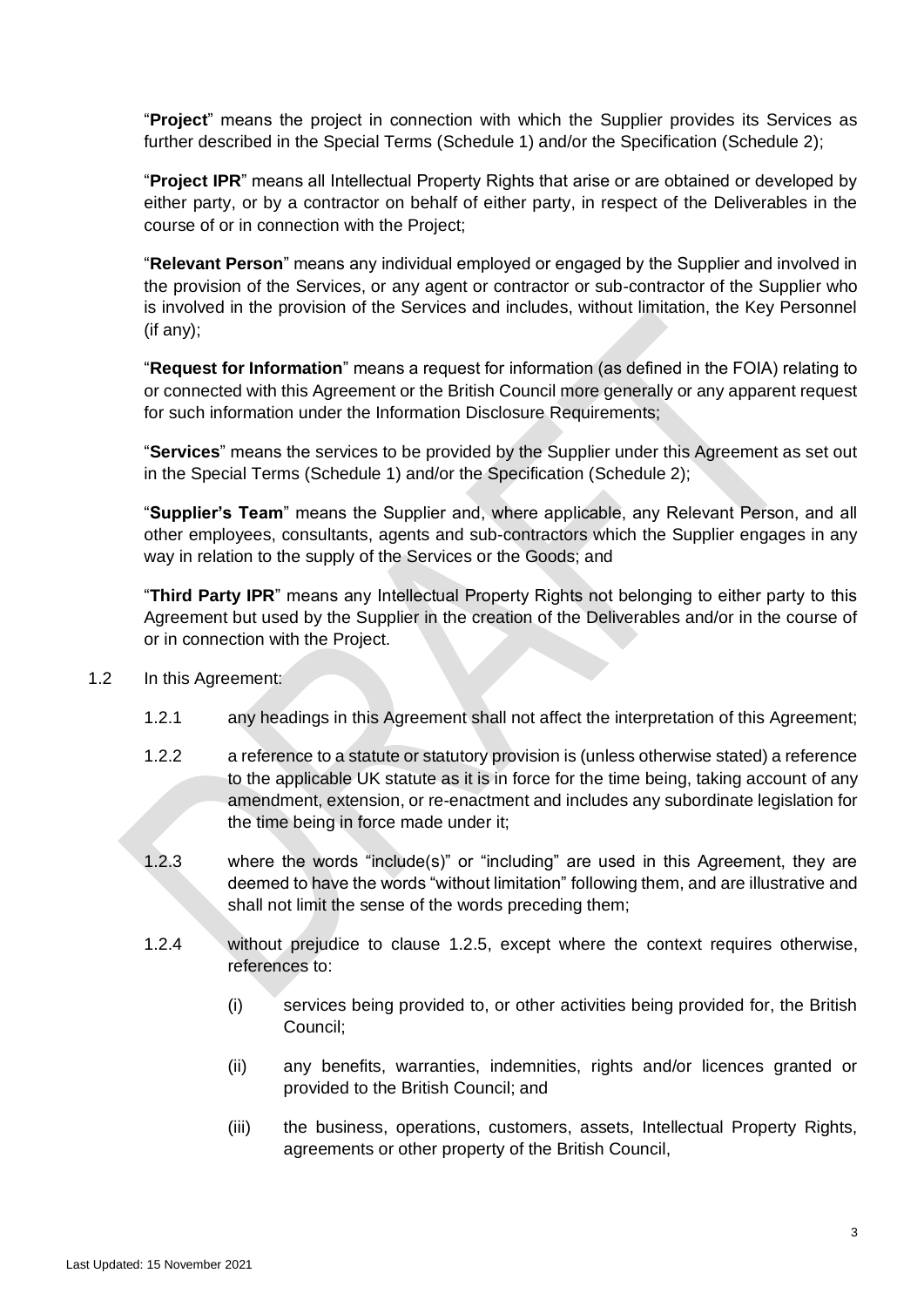shall be deemed to be references to such services, activities, benefits, warranties, indemnities, rights and/or licences being provided to, or property belonging to, each of the British Council and the British Council Entities and this Agreement is intended to be enforceable by each of the British Council Entities;

- <span id="page-3-0"></span>1.2.5 obligations of the British Council shall not be interpreted as obligations of any of the British Council Entities; and
- 1.2.6 where this Agreement has been translated into a language other than the English language, the English language version shall prevail.

### **2 Supplier's Responsibilities**

- 2.1 The Supplier shall:
	- 2.1.1 provide the Services and the Goods and deliver the Deliverables with (i) reasonable skill and care and to the highest professional standards (ii) in compliance at all times with the terms of this Agreement (and, in particular, the Special Terms (**Error! Reference source not found.**) and the Specification (Schedule 2)), the reasonable instructions of the British Council and all applicable regulations and legislation in force from time to time. The Supplier shall allocate sufficient resources to enable it to comply with its obligations under this Agreement;
	- 2.1.2 deliver the Goods to the delivery point and on the delivery date as notified to the Supplier (and time shall be of the essence for delivery);
	- 2.1.3 comply with the End Client Requirements (if any) and shall do nothing to put the British Council in breach of the End Client Requirements (if any);
	- 2.1.4 not at any time during the Term do or say anything which damages or which could reasonably be expected to damage the interests or reputation of the British Council or the End Client or their respective officers, employees, agents or contractors;
	- 2.1.5 comply in all material respects with the Data Protection Legislation (or any equivalent legislation in any applicable jurisdiction). The British Council and the Supplier agrees to any reasonable amendment to this Agreement in accordance with variation clause [18](#page-16-0) in order to comply with any statutory amendments, re-enactment or revocation and replacement of current Data Protection Legislation and agree to execute any further documents required for compliance under the Data Protection Legislation in force at that time;
	- 2.1.6 maintain records relating to this Agreement for seven (7) years following the year in which this Agreement terminates or expires and allow the British Council and/or any end client access to those records on reasonable notice and at reasonable times for audit purposes;
	- 2.1.7 obtain the British Council's prior written consent to all promotional activity or publicity and act at all times in accordance with the British Council's reasonable instructions relating to such activity or publicity (and, in particular, the Supplier shall not use the British Council's logo or other branding without having previously obtained such prior written consent);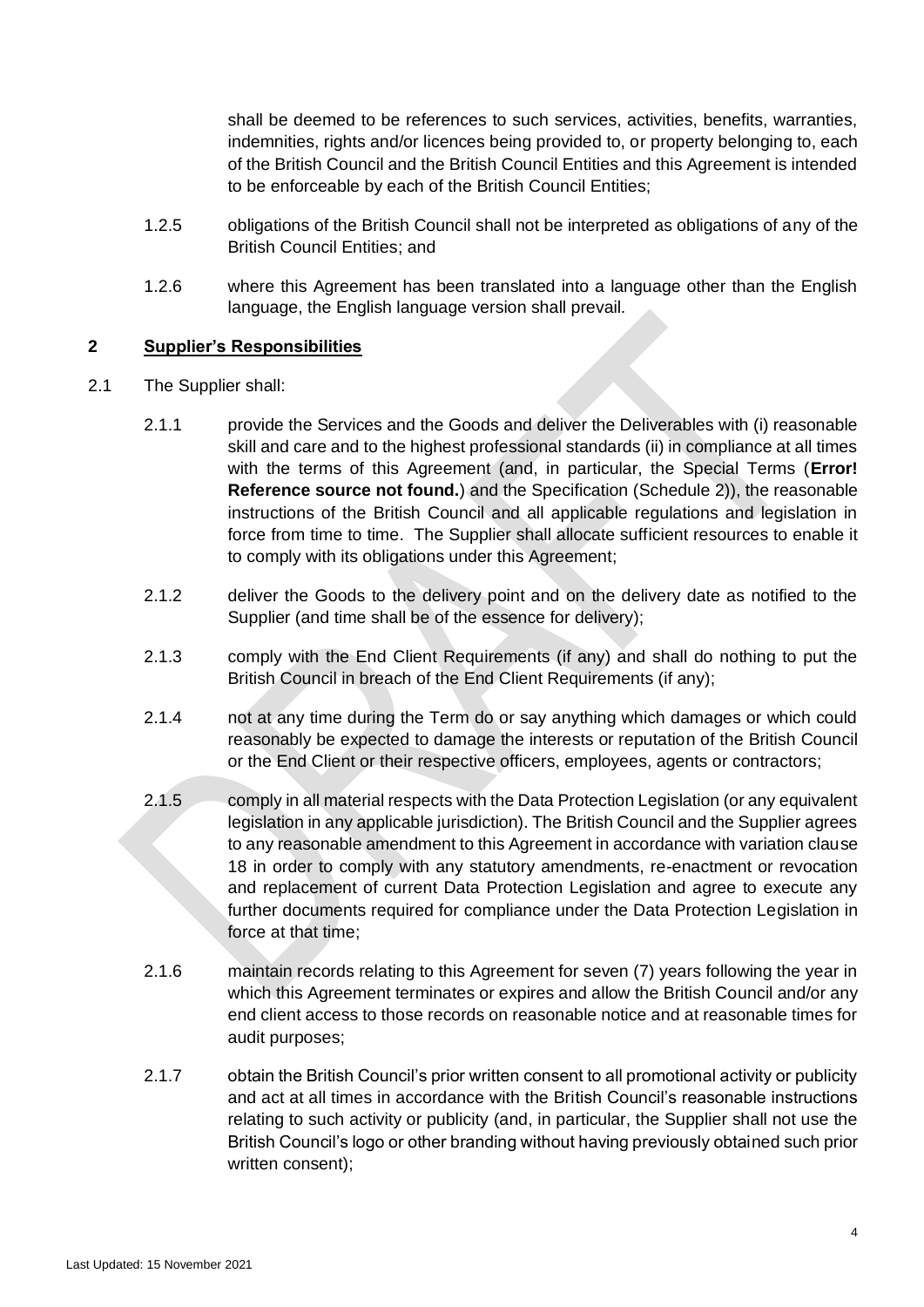- 2.1.8 comply with all applicable legislation and codes of practice relating to diversity, equality, non-discrimination and human rights in force in England and Wales and any other territory in which the Services and the Goods are to be provided;
- 2.1.9 take out and maintain during the term of this Agreement appropriate insurance cover in respect of its activities under this Agreement and, on request, provide the British Council with evidence that such insurance cover is in place;
- 2.1.10 not, without the British Council's consent, assign or otherwise transfer any of its rights or obligations under this Agreement;
- 2.1.11 be entitled to use such parts of the Premises on a non-exclusive basis as the British Council may from time to time designate as are necessary for the performance of the Services provided that use of the Premises is strictly in accordance with the British Council's reasonable instructions and is to be solely for the purposes of providing the Services;
- 2.1.12 promptly notify the British Council of any health and safety hazards which may arise in connection with the performance of this Agreement, take such steps as are reasonably necessary to ensure the health and safety of persons likely to be affected by the performance of the Services and notify the British Council of any incident occurring on the Premises or otherwise in connection with the provision of the Services which causes or could give rise to personal injury;
- 2.1.13 comply with, and complete and return any forms or reports from time to time required by, the British Council Requirements; and
- 2.1.14 use its reasonable endeavours to ensure that it does not become involved in any conflict of interests between the interests of the British Council and/or the End Client and the interests of the Supplier itself or any client of the Supplier, and shall notify the British Council in writing as soon as is practically possible of any potential conflict of interests and shall follow the British Council's reasonable instructions to avoid, or bring to an end, any conflict of interests. In the event that a conflict of interests does arise, the British Council shall be entitled to terminate this Agreement on immediate written notice.
- 2.2 Where the Supplier is not an individual, it shall provide one or more Relevant Person(s) to provide the Services and shall procure that such Relevant Person(s) comply with the terms of this Agreement to the extent that such terms are applicable to such Relevant Person(s). Notwithstanding the deployment of any such Relevant Person(s), the Supplier shall remain wholly liable to the British Council and shall be responsible for all acts and omissions (howsoever arising) in the performance of the Services. The British Council may, in its discretion, require the Relevant Person(s) to enter into direct undertakings with the British Council including, without limitation, with regard to confidentiality and intellectual property.
- 2.3 The Supplier warrants that the Goods shall: (a) conform to the Specification in Schedule 2; (b) be of satisfactory quality (within the meaning of the Sale of Goods Act 1979, as amended) and fit for any purpose held out by the Supplier or made known to the Supplier by the British Council; (c) be free from defects in design, material and workmanship and remain so for 12 months after delivery; and (d) comply with all applicable statutory and regulatory requirements.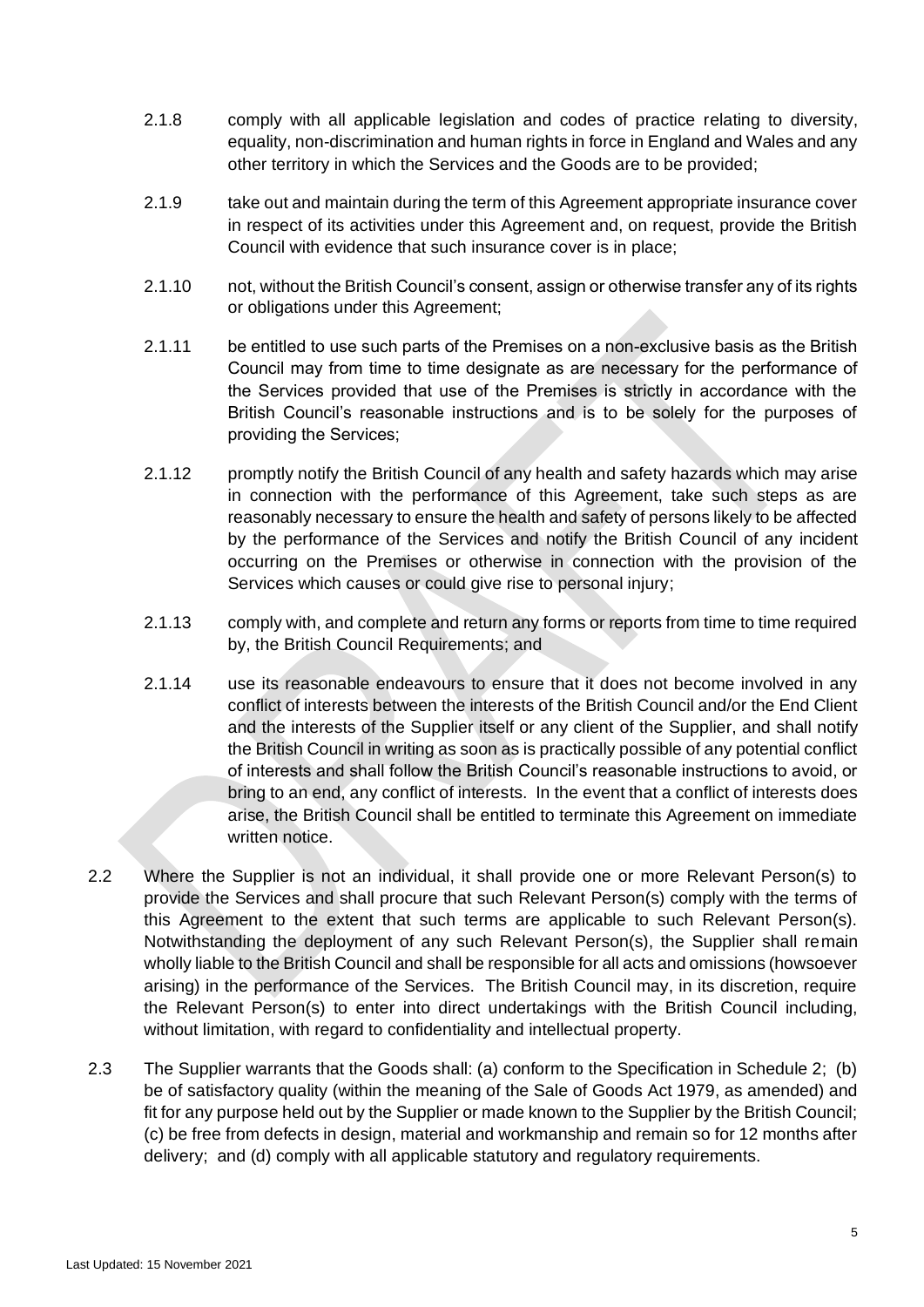2.4 Risk and title in the Goods delivered to the British Council shall pass to the British Council on delivery.

## **3 Status**

- 3.1 The relationship of the Supplier to the British Council will be that of independent contractor and nothing in this Agreement shall render the Supplier or any Relevant Person an employee, worker, agent or partner of the British Council and the Supplier shall not hold itself out as such.
- 3.2 This Agreement constitutes a contract for the provision of services and not a contract of employment and accordingly the Supplier shall be fully responsible for and shall indemnify the British Council for and in respect of payment of the following within the prescribed time limits:
	- 3.2.1 any tax (including, without limitation, VAT), National Insurance contributions or similar impost or payment of a fiscal nature arising from or made in connection with either the performance of the Services, or any payment or benefit received by the Supplier in respect of the Services; and
	- 3.2.2 any liability for any employment-related claim or any claim based on worker status (including reasonable costs and expenses) brought by the Supplier (or, where applicable, any Relevant Person) against the British Council arising out of or in connection with the provision of the Services, except where such claim is as a result of any act or omission of the British Council.

### **4 Price and Payment**

- 4.1 Unless stated otherwise, the Charges are exclusive of value added tax (VAT) or any equivalent sales tax in any applicable jurisdiction.
- 4.2 Unless stated otherwise, the Supplier shall invoice for the Charges monthly in arrears and all such invoices shall be accompanied by a statement setting out the Services and/or Goods supplied in the relevant month in sufficient detail to justify the Charges charged.
- 4.3 Subject to clause [4.4](#page-5-0) below, the British Council shall, unless agreed otherwise by the parties in writing, pay each of the Supplier's valid and accurate invoices by automated transfer into the Supplier's nominated bank account no later than 30 days after the invoice is received.
- <span id="page-5-0"></span>4.4 Where there is an end client, the British Council shall not be obliged to pay any invoice to the extent that it has not received payment relating to that invoice from the end client.
- 4.5 If the British Council fails to pay any sum properly due and payable (other than any sum disputed in good faith) by the due date for payment, the Supplier may charge interest on the amount of any such late payment at the rate of 4% per annum above the official bank rate set from time to time by the Bank of England. Such interest will accrue from the date on which payment was due to the date on which payment is actually made. The parties hereby acknowledge and agree that this rate of interest is a substantial remedy for any late payment of any sum properly due and payable
- <span id="page-5-2"></span><span id="page-5-1"></span>4.6 Where the Supplier enters into a Sub-Contract, the Supplier shall:
	- 4.6.1 pay any valid invoice received from its subcontractor within 30 days following receipt of the relevant invoice payable under the Sub-Contract; and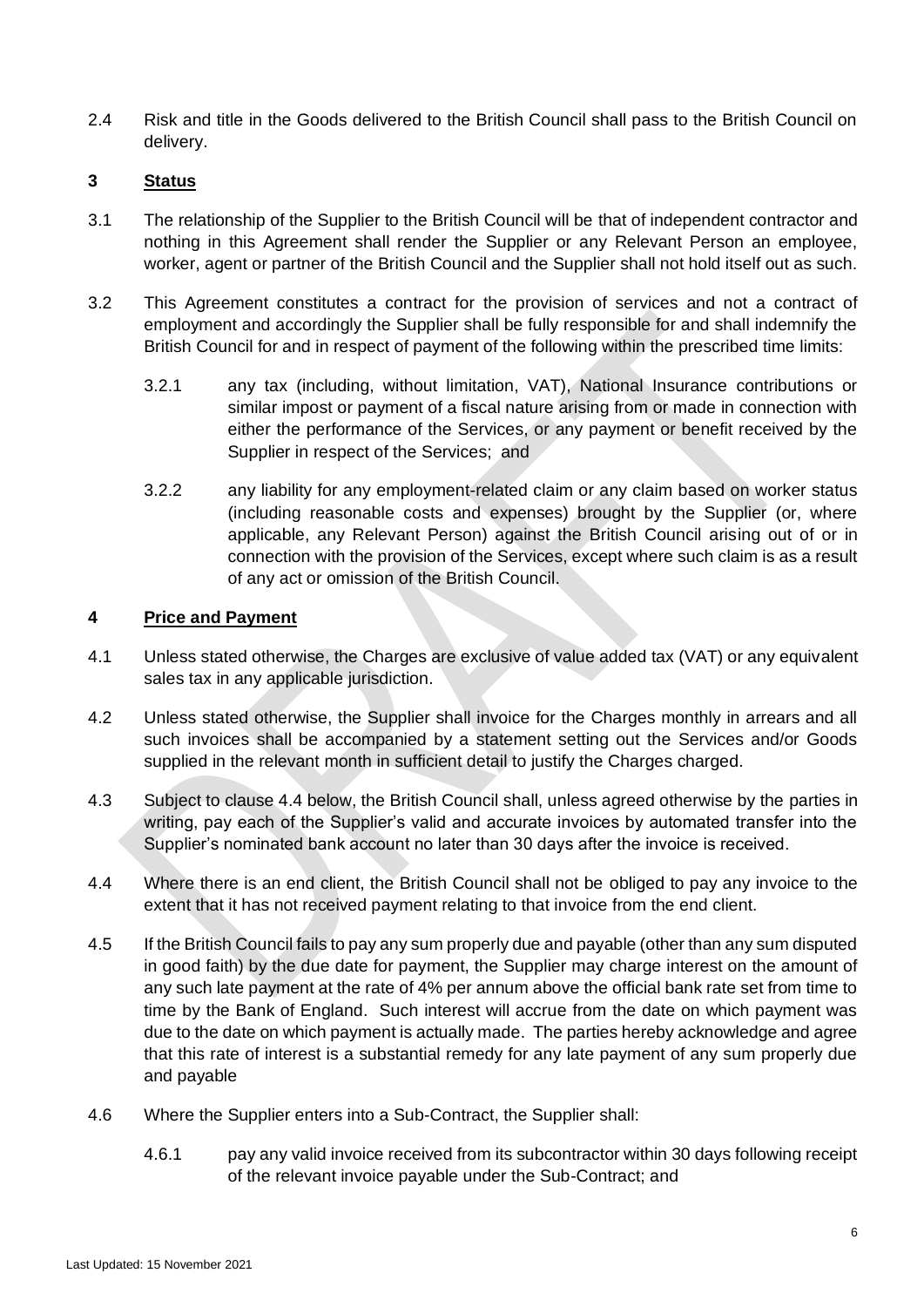- 4.6.2 include in that Sub-Contract a provision requiring the counterparty to that Sub-Contract to include in any Sub-Contract which it awards provisions having the same effect as clause [4.6.1](#page-5-1) of this Agreement.
- 4.7 In clause [4.6,](#page-5-2) "**Sub-Contract**" means a contract between two or more suppliers, at any stage of remoteness from the British Council in a subcontracting chain, made wholly or substantially for the purpose of performing (or contributing to the performance of) the whole or any part of this Agreement.

### **5 Change Control**

5.1 If either party wishes to change the scope or provision of the Services, it shall submit details of the requested change to the other in writing and such change shall only be implemented if agreed in writing by both parties acting reasonably.

### <span id="page-6-0"></span>**6 Intellectual Property Rights**

- 6.1 Subject to clause [7,](#page-7-0) each party shall give full disclosure to the other of all Background IPR owned by it which is relevant to the Project (and the Supplier shall give the British Council full disclosure of any Third Party IPR it intends to use).
- 6.2 All Background IPR and Third Party IPR is and shall remain the exclusive property of the party owning it.
- 6.3 Each party warrants to the other party that its Background IPR does not, so far as it is aware, infringe the rights of any third party and none of its Background IPR is the subject of any actual or, so far as it is aware, threatened challenge, opposition or revocation proceedings.
- 6.4 The Supplier hereby assigns to the British Council with full title guarantee by way of present and future assignment all its right, title and interest in and to the Project IPR.
- 6.5 The Supplier shall procure the waiver in favour of the British Council of all moral rights arising under the Copyright, Designs and Patents Act 1988, as amended and revised, or any similar provisions of law in any jurisdiction, relating to the Deliverables.
- 6.6 The British Council hereby grants to the Supplier an irrevocable, royalty-free, non-exclusive, worldwide right and licence to use the Project IPR and the British Council's Background IPR in, and to the extent necessary for, the performance of the Services.
- 6.7 The Supplier hereby grants to the British Council an irrevocable, royalty-free, non-exclusive, worldwide right and licence to use the Supplier's Background IPR included in the Deliverables.
- 6.8 The Supplier is responsible for obtaining any licences, permissions or consents in connection with any Third Party IPR required by the Supplier and the British Council for use of the Deliverables (such licences, permissions or consents to be in writing, copies of which the Supplier shall provide to the British Council on request). In addition, the Supplier warrants that the provision of the Services, the Deliverables and/or the Goods does not and will not infringe any third party's Intellectual Property Rights.
- 6.9 The Supplier warrants that it has in place contractual arrangements with all members of the Supplier's Team assigning to the Supplier their Intellectual Property Rights and waiving their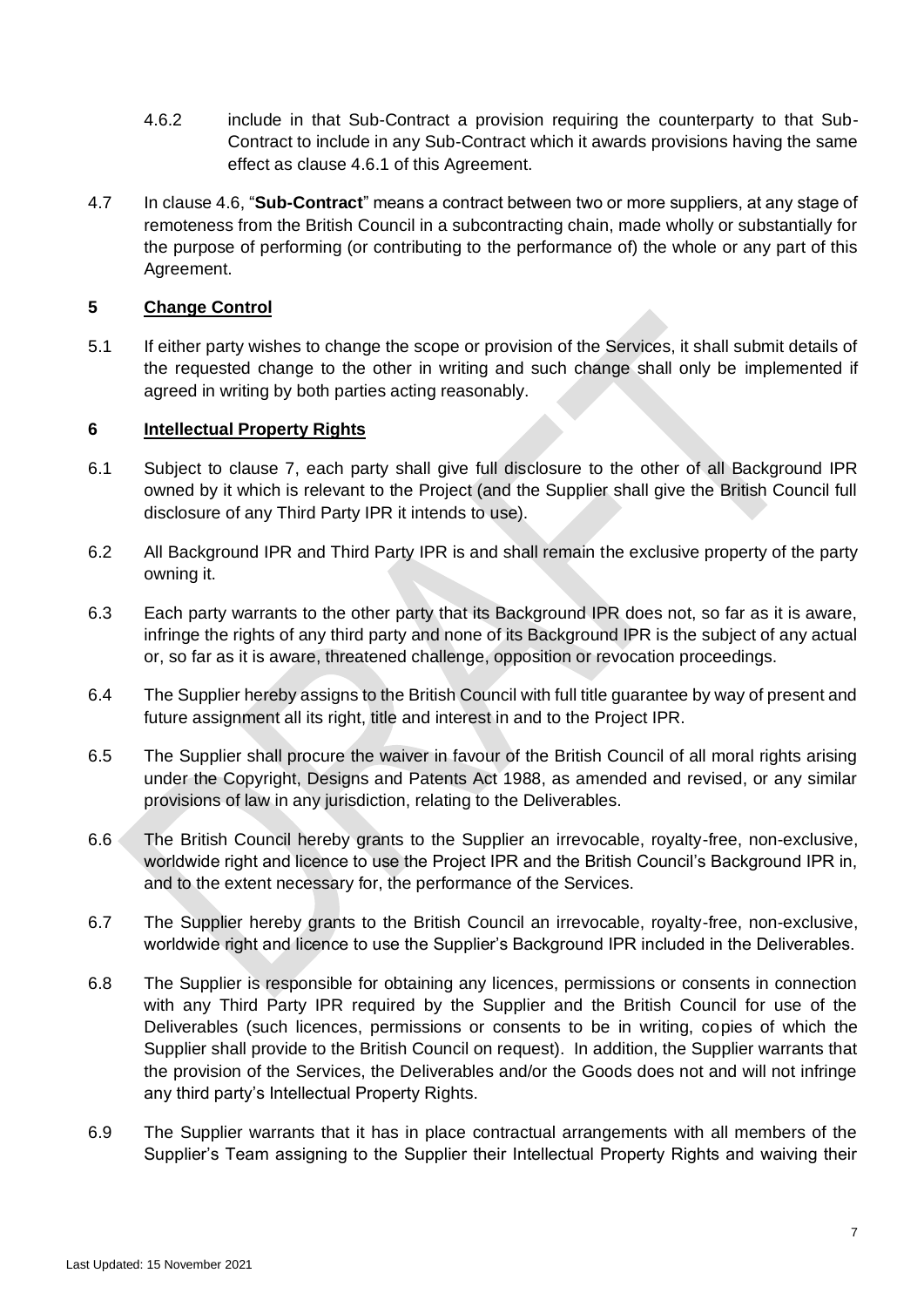moral rights (if any) in the Deliverables such that the Supplier can enter into the assignments, licences and waivers set out in this clause [6.](#page-6-0)

- 6.10 The Supplier undertakes at the British Council's request and expense to execute all deeds and documents which may reasonably be required to give effect to this clause [6.](#page-6-0)
- 6.11 Nothing in this Agreement shall prevent the Supplier from using any techniques, ideas or knowhow gained during the performance of this Agreement in the course of its normal business, to the extent that it does not result in a disclosure of the British Council's Confidential Information or an infringement of Intellectual Property Rights.
- 6.12 Each party shall promptly give written notice to the other party of any actual, threatened or suspected infringement of the Project IPR or the other party's Background IPR of which it becomes aware.

### <span id="page-7-0"></span>**7 Confidentiality**

- 7.1 For the purposes of this clause [7:](#page-7-0)
	- 7.1.1 the "**Disclosing Party**" is the party which discloses Confidential Information to, or in respect of which Confidential Information comes to the knowledge of, the other party; and
	- 7.1.2 the "**Receiving Party**" is the party which receives Confidential Information relating to the other party.
- <span id="page-7-1"></span>7.2 The Receiving Party shall take all necessary precautions to ensure that all Confidential Information it receives under or in connection with this Agreement:
	- 7.2.1 is given only to such of its staff (or, in the case of the Supplier, the Supplier's Team) and professional advisors or consultants engaged to advise it in connection with this Agreement as is strictly necessary for the performance of this Agreement and only to the extent necessary for the performance of this Agreement; and
	- 7.2.2 is treated as confidential and not disclosed (without the prior written consent of the Disclosing Party) or used by the Receiving Party or any member of its staff (or, in the case of the Supplier, the Supplier's Team) or its professional advisors or consultants otherwise than for the purposes of this Agreement.
- <span id="page-7-2"></span>7.3 The Supplier shall ensure that all members of the Supplier's Team or professional advisors or consultants are aware of the Supplier's confidentiality obligations under this Agreement.
- 7.4 The provisions of clauses [7.2](#page-7-1) and [7.3](#page-7-2) shall not apply to any Confidential Information which:
	- 7.4.1 is or becomes public knowledge (otherwise than by breach of this clause [7\)](#page-7-0);
	- 7.4.2 was in the possession of the Receiving Party, without restriction as to its disclosure, before receiving it from the Disclosing Party;
	- 7.4.3 is received from a third party who lawfully acquired it and who is under no obligation restricting its disclosure;
	- 7.4.4 is independently developed without access to the Confidential Information; or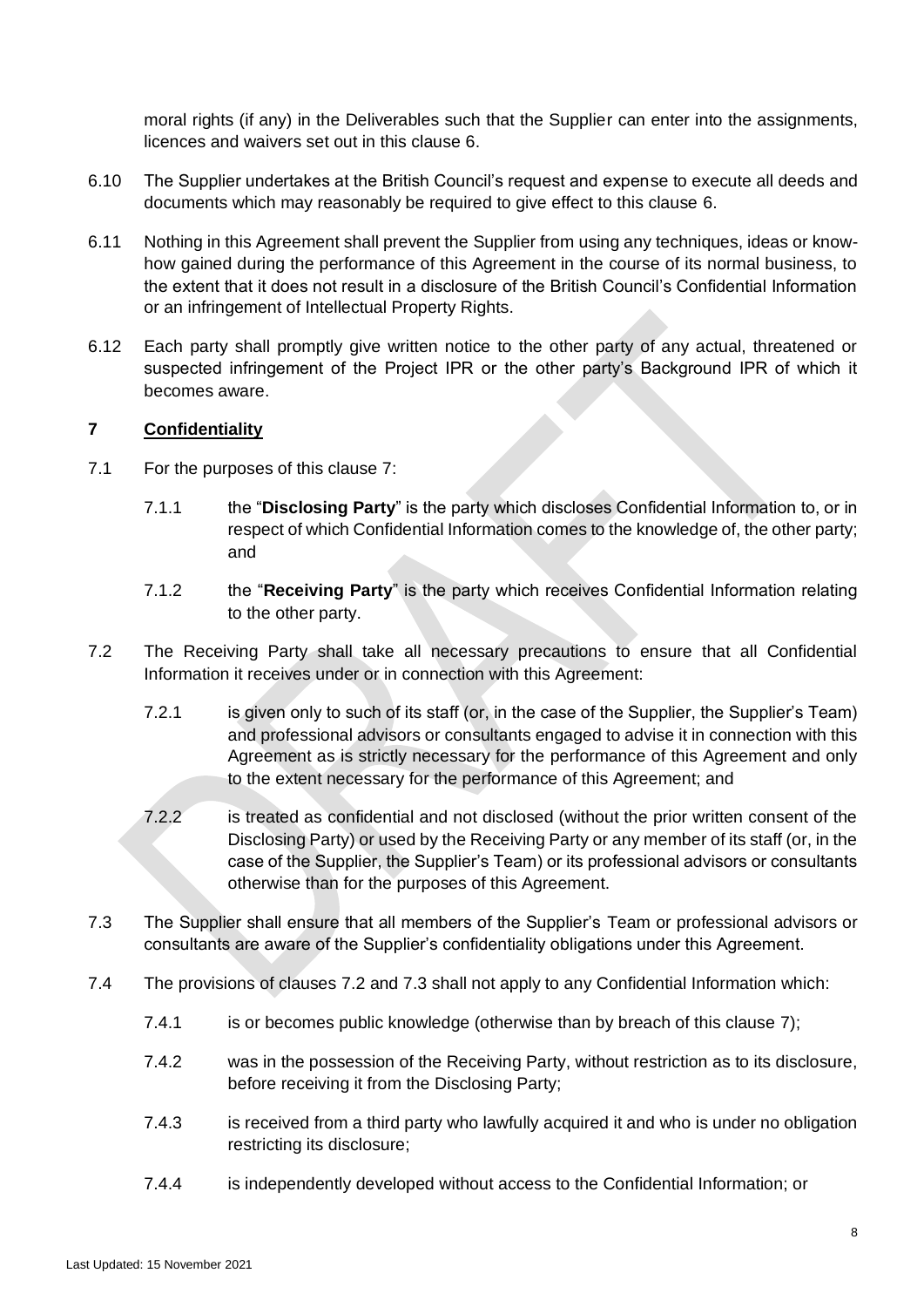- 7.4.5 must be disclosed pursuant to a statutory, legal or parliamentary obligation placed upon the Receiving Party.
- 7.5 In the event that the Supplier fails to comply with this clause [7,](#page-7-0) the British Council reserves the right to terminate this Agreement by notice in writing with immediate effect.
- 7.6 The provisions under this clause [7](#page-7-0) are without prejudice to the application of the Official Secrets Act 1911 to 1989 to any Confidential Information.
- 7.7 The Supplier acknowledges that the British Council is subject to the Information Disclosure Requirements and shall assist and co-operate with the British Council to enable the British Council to comply with those requirements.
- 7.8 Where the British Council receives a Request for Information in relation to information that the Supplier or any of its sub-contractors is holding on behalf of the British Council and which the British Council does not hold itself, the British Council shall as soon as reasonably practicable after receipt and in any event within five calendar days of receipt, forward the Request for Information to the Supplier and the Supplier shall:
	- 7.8.1 provide the British Council with a copy of all such information in the form that the British Council requires as soon as practicable and in any event within 10 calendar days (or such other period as the British Council acting reasonably may specify) of the British Council's request; and
	- 7.8.2 provide all necessary assistance as reasonably requested by the British Council to enable the British Council to respond to the Request for Information within the time for compliance set out in section 10 of the FOIA or regulation 5 of the Environmental Information Regulations, as applicable.
- <span id="page-8-0"></span>7.9 The Supplier acknowledges that any lists or schedules provided by it outlining Confidential Information are of indicative value only and that the British Council may nevertheless be obliged to disclose the Supplier's Confidential Information in accordance with the Information Disclosure Requirements:
	- 7.9.1 in certain circumstances without consulting the Supplier; or
	- 7.9.2 following consultation with the Supplier and having taken its views into account,

provided always that where clause [7.9.1](#page-8-0) above applies, the British Council shall, in accordance with the recommendations of the Code, take reasonable steps to draw this to the attention of the Supplier after any such disclosure.

7.10 The provisions of this clause [7](#page-7-0) shall survive the termination of this Agreement, however arising.

## **8 Limitation of Liability**

- <span id="page-8-1"></span>8.1 Nothing in this Agreement shall exclude or restrict the liability of either party to the other for death or personal injury resulting from negligence or for fraudulent misrepresentation or in any other circumstances where liability may not be limited under any applicable law.
- <span id="page-8-2"></span>8.2 Subject to clause [8.1,](#page-8-1) neither party shall be liable to the other whether in contract, tort, negligence, breach of statutory duty or otherwise for any indirect loss or damage, multiplication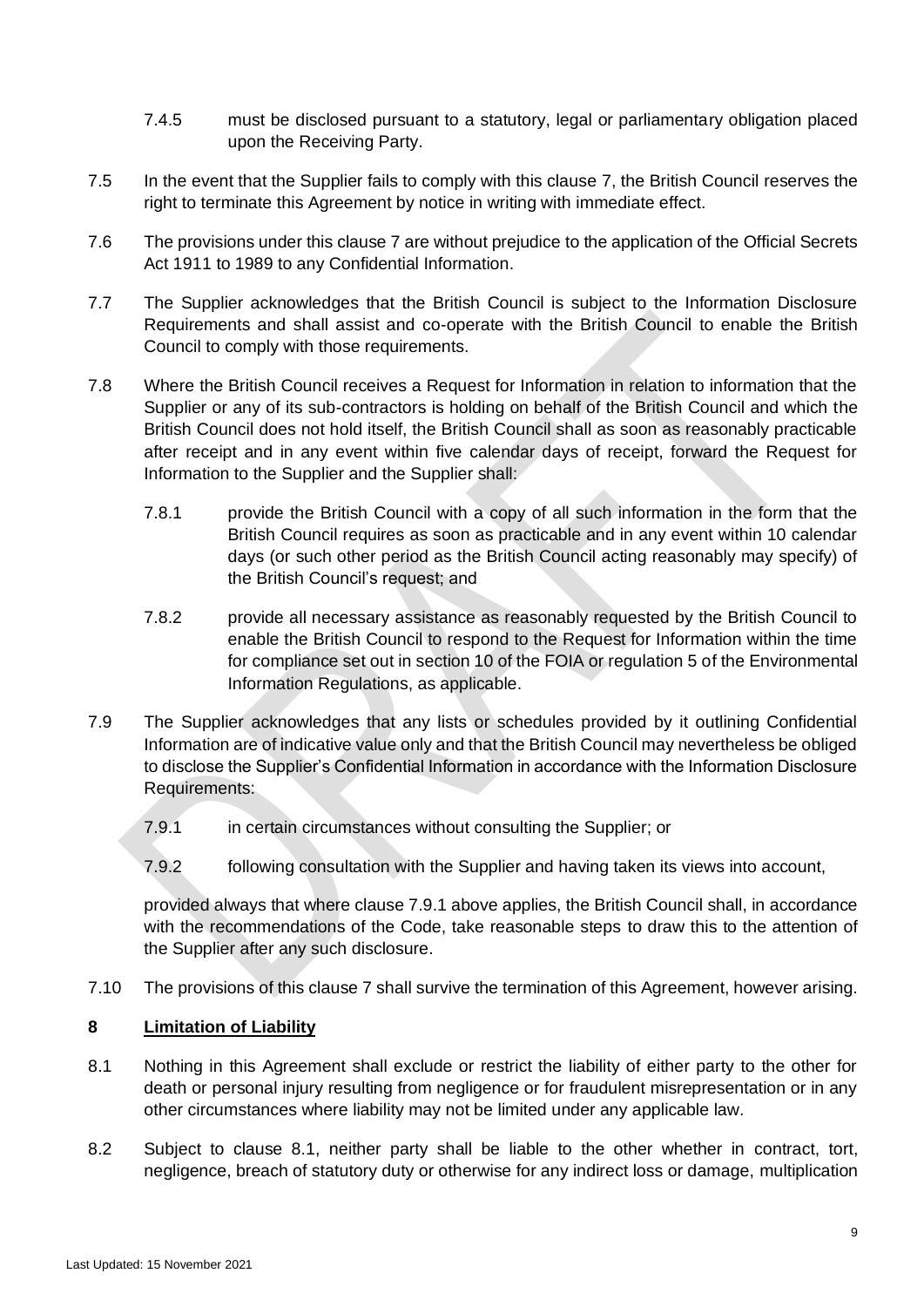of compensatory damages, punitive or exemplary damages, fines, penalties, fees costs or expenses whatsoever or howsoever arising out of or in connection with this Agreement.

8.3 Subject to clauses [8.1](#page-8-1) and [8.2,](#page-8-2) the British Council's liability to the Supplier in respect of any one claim or series of linked claims under this Agreement (whether in contract, tort, negligence, breach of statutory duty or otherwise) shall not exceed an amount equal to the sum of the Charges paid or properly invoiced and due to be paid under this Agreement, plus any late payment interest properly chargeable under the terms of this Agreement, in the twelve (12) month period immediately preceding the event which gives rise to the relevant claim or series of linked claims.

# **9 Termination**

- 9.1 Without prejudice to any other rights or remedies which the British Council may have, the British Council may terminate this Agreement without liability to the Supplier immediately on giving notice to the Supplier if:
	- 9.1.1 the performance of the Services is delayed, hindered or prevented by a Force Majeure Event for a period in excess of 28 days;
	- 9.1.2 where the Supplier is a company, there is a change of Control of the Supplier; or
	- 9.1.3 the Supplier or any Relevant Person is:
		- (i) incapacitated (including by reason of illness or accident) from providing the Services for an aggregate period of five (5) Working Days in any two (2) week consecutive period;
		- (ii) convicted of any criminal offence (other than an offence under any road traffic legislation in the United Kingdom or elsewhere for which a fine or noncustodial penalty is imposed);
		- (iii) in the reasonable opinion of the British Council or the End Client, negligent and incompetent in the performance of the Services; or
		- $(iv)$  guilty of any fraud, dishonesty or serious misconduct.
- <span id="page-9-0"></span>9.2 Either party may give notice in writing to the other terminating this Agreement with immediate effect if:
	- 9.2.1 the other party commits any material breach of any of the terms of this Agreement and that breach (if capable of remedy) is not remedied within 30 days of notice being given requiring it to be remedied (and where such breach is not capable of remedy, the terminating party shall be entitled to terminate the Agreement with immediate effect); or
	- 9.2.2 the other party becomes (or, in the reasonable opinion of the terminating party, is at serious risk of becoming) insolvent or unable to pay its debts as they fall due.
- 9.3 The British Council shall be entitled to terminate this Agreement at any time by serving not less than 30 days' written notice on the Supplier.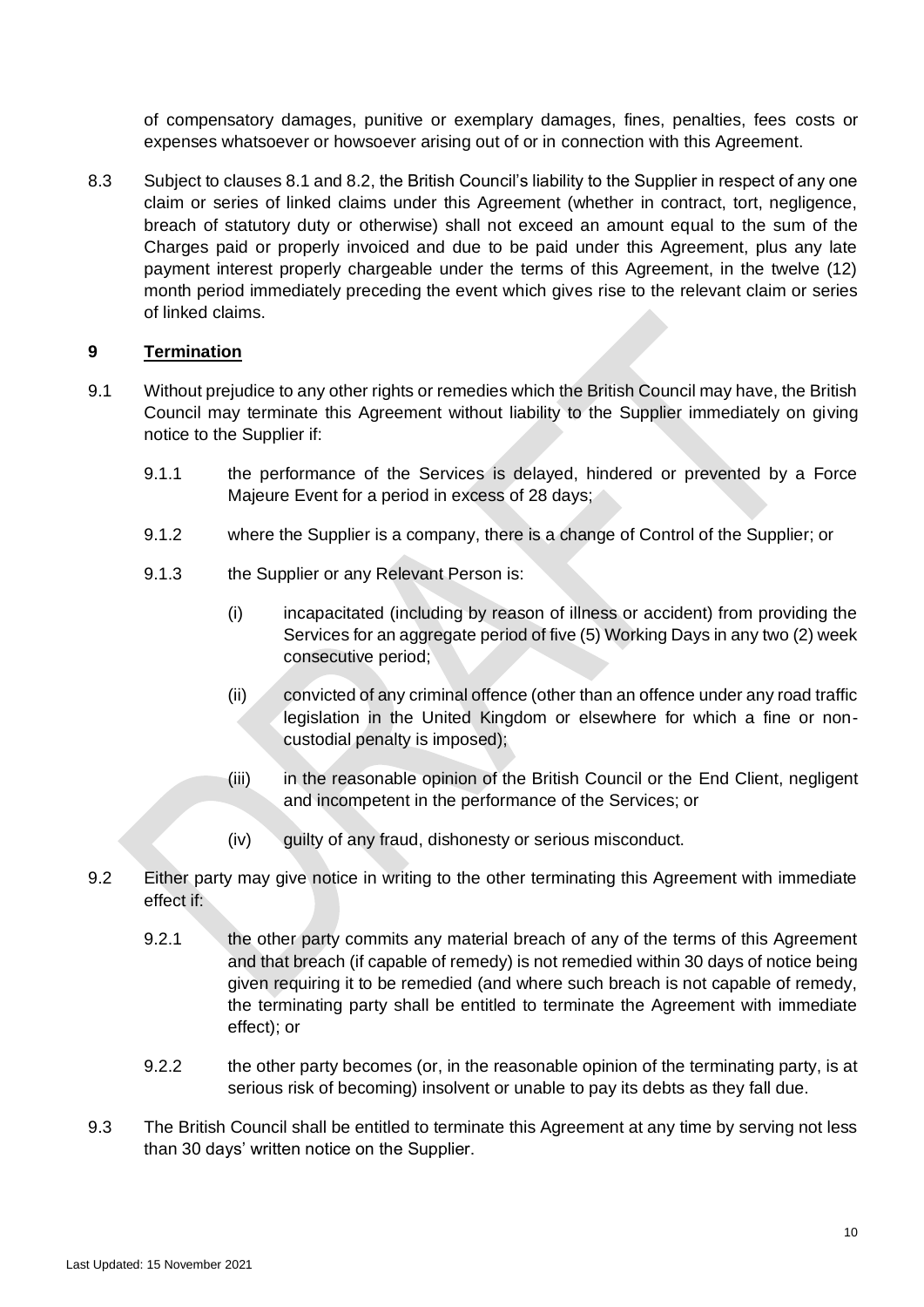- 9.4 The British Council shall be entitled to terminate this Agreement at any time with immediate effect (or with effect from such time as the British Council specifies in its notice of termination) by serving written notice on the Supplier if:
	- 9.4.1 the British Council's agreement with the End Client relating to the Services terminates;
	- 9.4.2 the End Client or a provider of funding to the British Council for the Services instructs the British Council in writing to terminate this Agreement; or
	- 9.4.3 if the funding for the Services is otherwise withdrawn or ceases.
- 9.5 Termination of this Agreement, however it arises, shall not affect or prejudice the accrued rights of the parties as at termination or the continuation of any provision expressly stated to survive, or implicitly surviving, termination.
- 9.6 The British Council shall pay the Charges up to the effective date of termination. In addition, if the Agreement is terminated by the British Council pursuant to paragraph **Error! Reference source not found.** of the Special Terms (Schedule 1) or by the Supplier pursuant to clause [9.2](#page-9-0) above, the British Council shall reimburse the Supplier for the reasonable costs or expenses that the Supplier can demonstrate that it has properly incurred specifically for the purposes of the Project and which it cannot recover or which it cannot utilise in connection with another British Council project provided that the Supplier shall use its reasonable endeavours to mitigate the level of such costs and expenses.

# **10 Data Processing**

- <span id="page-10-0"></span>10.1 In this clause:
	- 10.1.1 "**Controller**" means a "controller" for the purposes of the GDPR (as such legislation is applicable);
	- 10.1.2 "**Data Protection Legislation**" shall mean any applicable law relating to the processing, privacy and use of Personal Data, as applicable to either party or the Services under this Agreement, including the DPA and/or the GDPR, and/or any corresponding or equivalent national laws or regulations; and any laws which implement any such laws; and any laws that replace, extend, re-enact, consolidate or amend any of the foregoing; all guidance, guidelines, codes of practice and codes of conduct issued by any relevant regulator, authority or body responsible for administering Data Protection Legislation (in each case whether or not legally binding);
	- 10.1.3 "**Data Subject**" has the same meaning as in the Data Protection Legislation;
	- 10.1.4 "**DPA**" means the UK Data Protection Act 2018;
	- 10.1.5 "**GDPR**" means, as applicable, the General Data Protection Regulation (EU) 2016/679 or the UK GDPR as defined in the DPA (as amended);
	- 10.1.6 "**Personal Data**" means "personal data" (as defined in the Data Protection Legislation) that are Processed under this Agreement;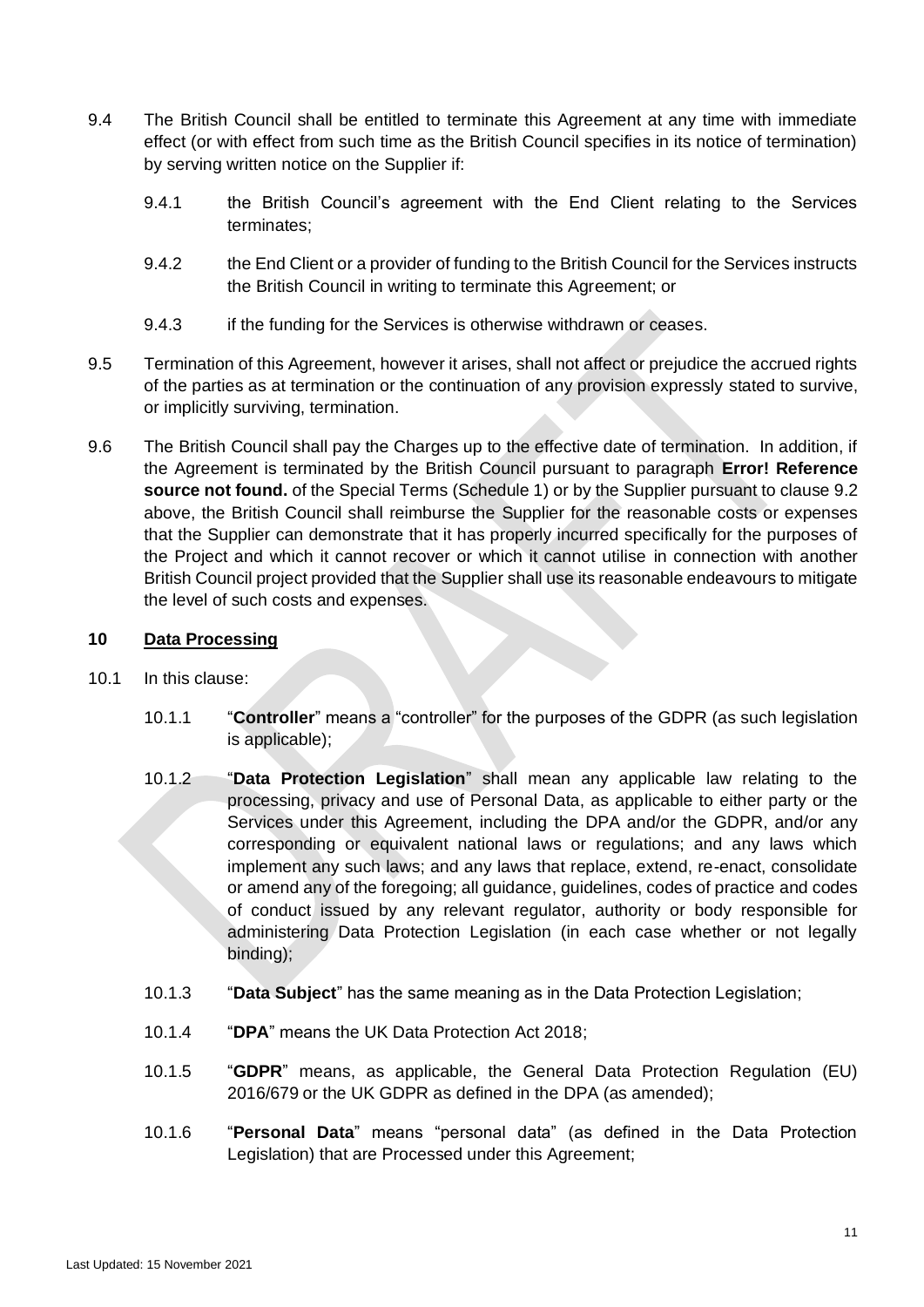- 10.1.7 "**Personal Data Breach**" means a breach of security leading to the accidental or unlawful destruction, corruption, loss, alteration, unauthorised disclosure of unauthorised access, attempted access (physical or otherwise) or access to, Personal Data transmitted, stored or otherwise processed;
- 10.1.8 "**Processing**" has the same meaning as in the Data Protection Legislation and "Process" and "Processed" shall be construed accordingly;
- 10.1.9 "**Processor**" means a "processor" for the purposes of the GDPR (as such legislation is applicable);
- 10.1.10 "**Sub-Processor**" means a third party engaged by the Processor to carrying out Processing activities in respect of the Personal Data on behalf of the Processor;
- 10.1.11 "**Supervisory Authority**" means any independent public authority responsible for monitoring the application of the Data Protection Legislation in the UK or any other member state of the European Union; and
- 10.1.12 "**Third Country**" means a country or territory outside the UK.
- 10.2 For the purposes of the Data Protection Legislation, the British Council is the Controller and the Supplier is the Processor in respect of the Personal Data.
- 10.3 Details of the subject matter and duration of the Processing, the nature and purpose of the Processing, the type of Personal Data and the categories of Data Subjects whose Personal Data is being Processed in connection with this Agreement are set out in **Error! Reference source not found.** of this Agreement.
- <span id="page-11-0"></span>10.4 The Supplier shall comply with its obligations under the Data Protection Legislation and shall, in particular:
	- 10.4.1 Process the Personal Data only to the extent, and in such manner, as is necessary for the purpose of carry out its duties under this Agreement and in accordance with the British Council's written instructions and this clause (unless otherwise required by applicable laws as referred to in clause [10.9\)](#page-13-0);
	- 10.4.2 implement appropriate technical and organisational measures in accordance with the Data Protection Legislation to ensure a level of security appropriate to the risks that are presented by such Processing, in particular from accidental or unlawful destruction, loss, alteration, unauthorised disclosure of, or access to Personal Data, taking into account the state of the art, the costs of implementation, the nature, scope, context and purposes of Processing and the likelihood and severity of risk in relation to the rights and freedoms of the Data Subjects;
	- 10.4.3 not Process or otherwise transfer the Personal Data to any Third Country without the prior written consent from the British Council and where such consent is given (whether in **Error! Reference source not found.** or separately), the Supplier shall comply with the following conditions;
		- (i) provide appropriate safeguards in relation to the transfer;
		- (ii) ensure the Data Subject has enforceable rights and effective legal remedies;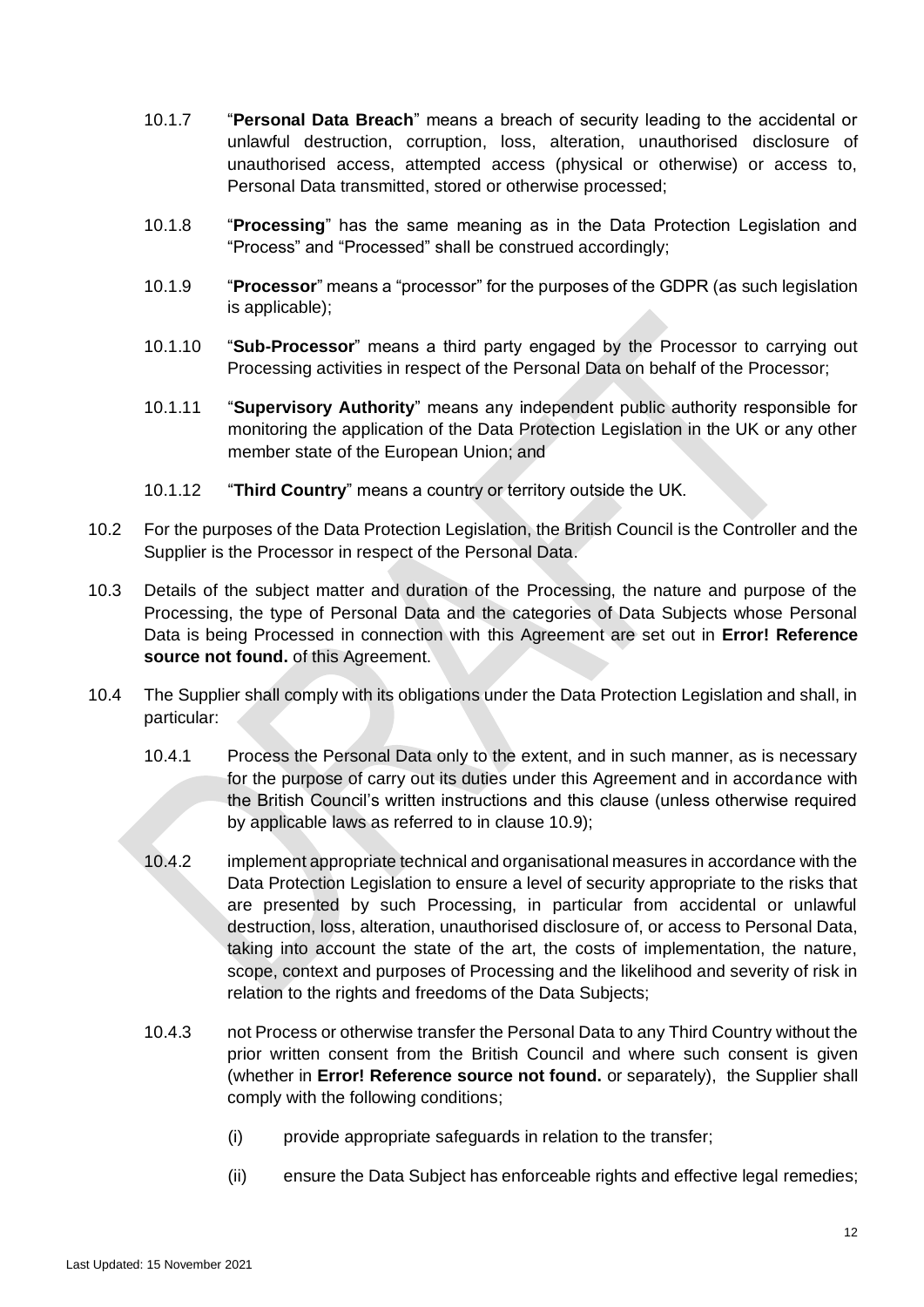- (iii) comply with its obligations under the Data Protection Legislation by providing an adequate level of protection to any Personal Data that is transferred;
- (iv) comply with reasonable instructions notified to it in advance by the British Council with respect to the Processing of the Personal Data; and
- (v) only transfer Personal Data to the relevant Third Country where the relevant requirements under Articles 44 to 50 of the GDPR are met.
- 10.4.4 ensure that any employees or other persons authorised to Process the Personal Data are subject to appropriate obligations of confidentiality;
- 10.4.5 not engage any Sub-Processor to carry out its Processing obligations under this Agreement without obtaining the prior written consent of the British Council and, where such consent is given, procuring by way of a written contract that such Sub-Processor will, at all times during the engagement, be subject to data Processing obligations equivalent to those set out in this clause and may upon request provide evidence of the same to the British Council within three working days;
- 10.4.6 notify the British Council, as soon as reasonably practicable, about any request or complaint received by the Supplier or a Sub-Processor from Data Subjects without responding to that request (unless authorised to do so by the British Council) and assist the British Council by technical and organisational measures, insofar as possible, for the fulfilment of the British Council's obligations in respect of such requests and complaints including where the requests and/or complaint was received by the Supplier, a Sub-Processor or the British Council;
- 10.4.7 notify the British Council immediately on becoming aware of a Personal Data Breach;
- 10.4.8 assist the British Council in ensuring compliance with its obligations under the Data Protection Legislation with respect to security, Personal Data Breach notifications, impact assessments and consultations with supervisory authorities or regulators; and
- <span id="page-12-0"></span>10.4.9 maintain accurate written records of the Processing it carries out in connection with this Agreement and on request by the British Council, make available all information necessary to demonstrate Supplier's compliance under Data Protection Legislation and the terms of this Agreement.
- 10.5 The Supplier and its Sub-Processors shall allow for and contribute to audits, including inspections, by the British Council (or its authorised representative) in relation to the Processing of the British Council's Personal Data by the Supplier and its Sub-Processors to support the Supplier in their compliance of clause [10.4.9.](#page-12-0)
- 10.6 On termination or expiry of this Agreement, the Supplier (or any Sub-Processor) shall, except to the extent it is required to retain a copy by law, stop Processing the Personal Data and return and/or destroy it at the request of the British Council. The Supplier shall provide confirmation of destruction of any other copies including details of the date, time and method of destruction.
- 10.7 In the event of a notification under clause [10.4,](#page-11-0) the Supplier shall not notify the Data Subject or any third party unless such disclosure is required by Data Protection Legislation or other law or is otherwise approved by the British Council.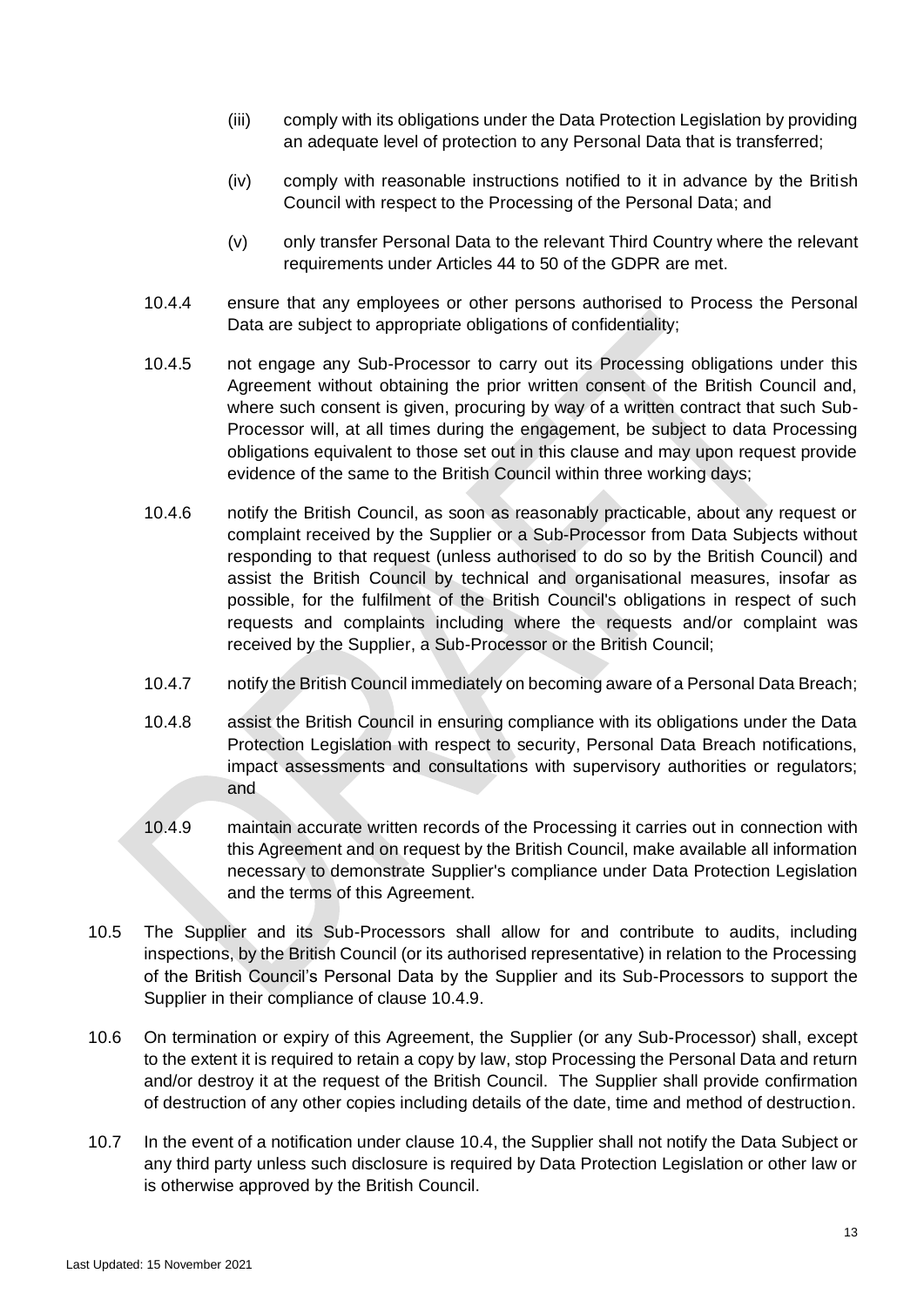- 10.8 The Supplier warrants that in carrying out its obligations under this Agreement it will not breach the Data Protection Legislation or do or omit to do anything that might cause the British Council to be in breach of the Data Protection Legislation.
- <span id="page-13-0"></span>10.9 If the Supplier believes it is under a legal obligation to Process the Personal Data other than in accordance with the British Council's instructions it will provide the British Council with details of such legal obligation, unless the law prohibits such information on important grounds of public interest;
- 10.10 The Supplier shall indemnify and keep indemnified the British Council and the British Council Entities against all Personal Data losses suffered or incurred by, awarded against or agreed to be paid by, the British Council or British Council Entities arising from a breach by the Supplier (or any Sub-Processor) of (a) its data protection obligations under this Agreement; or (b) the Supplier (or any Sub-Processor acting on its behalf) acting outside or contrary to the lawful instruction of the British Council.
- 10.11 These clauses may be amended at any time by the British Council giving at least 30 days' written notice to the other stating that applicable controller to processor standard clauses laid down by the European Commission or adopted by the UK Information Commissioner's office or other Supervisory Authority are to be incorporated into this Agreement and replace clauses [10.1](#page-10-0) to [10.4.9](#page-12-0) above.

# <span id="page-13-4"></span>**11 Anti-Corruption, Anti–Collusion and Tax Evasion**

- <span id="page-13-3"></span>11.1 The Supplier undertakes and warrants that it and any Relevant Person has not offered, given or agreed to give (and that it and any Relevant Person will not offer, give or agree to give) to any person any gift or consideration of any kind as an inducement or reward for doing or forbearing to do anything in relation to the obtaining of this Agreement or the performance by the Supplier of its obligations under this Agreement.
- <span id="page-13-2"></span>11.2 The Supplier acknowledges and agrees that British Council may, at any point during the term of this Agreement and on any number of occasions, carry out searches of relevant third party screening databases (each a "**Screening Database**") to ensure that neither the Supplier, any Relevant Person, nor the Supplier's and any Relevant Person's directors or shareholders (where applicable) are listed as being a politically exposed person, disqualified from being a company director, involved with terrorism, financial or other crime, subject to regulatory action or export, trade or procurement controls or otherwise representing a heightened risk of involvement in illegal activity (together, the "**Prohibited Entities**").
- <span id="page-13-1"></span>11.3 The Supplier warrants:
	- 11.3.1 that it, and any Relevant Person, will not make payment to, transfer property to, or otherwise have dealings with, any Prohibited Entity;
	- 11.3.2 that it, and any Relevant Person, has and will retain in place, and undertakes that it, and any Relevant Person, will comply with, policies and procedures to avoid the risk of bribery (as set out in the Bribery Act 2010), tax evasion (as set out in the Criminal Finances Act 2017) and fraud within its organisation and in connection with its dealings with other parties, whether in the UK or overseas; and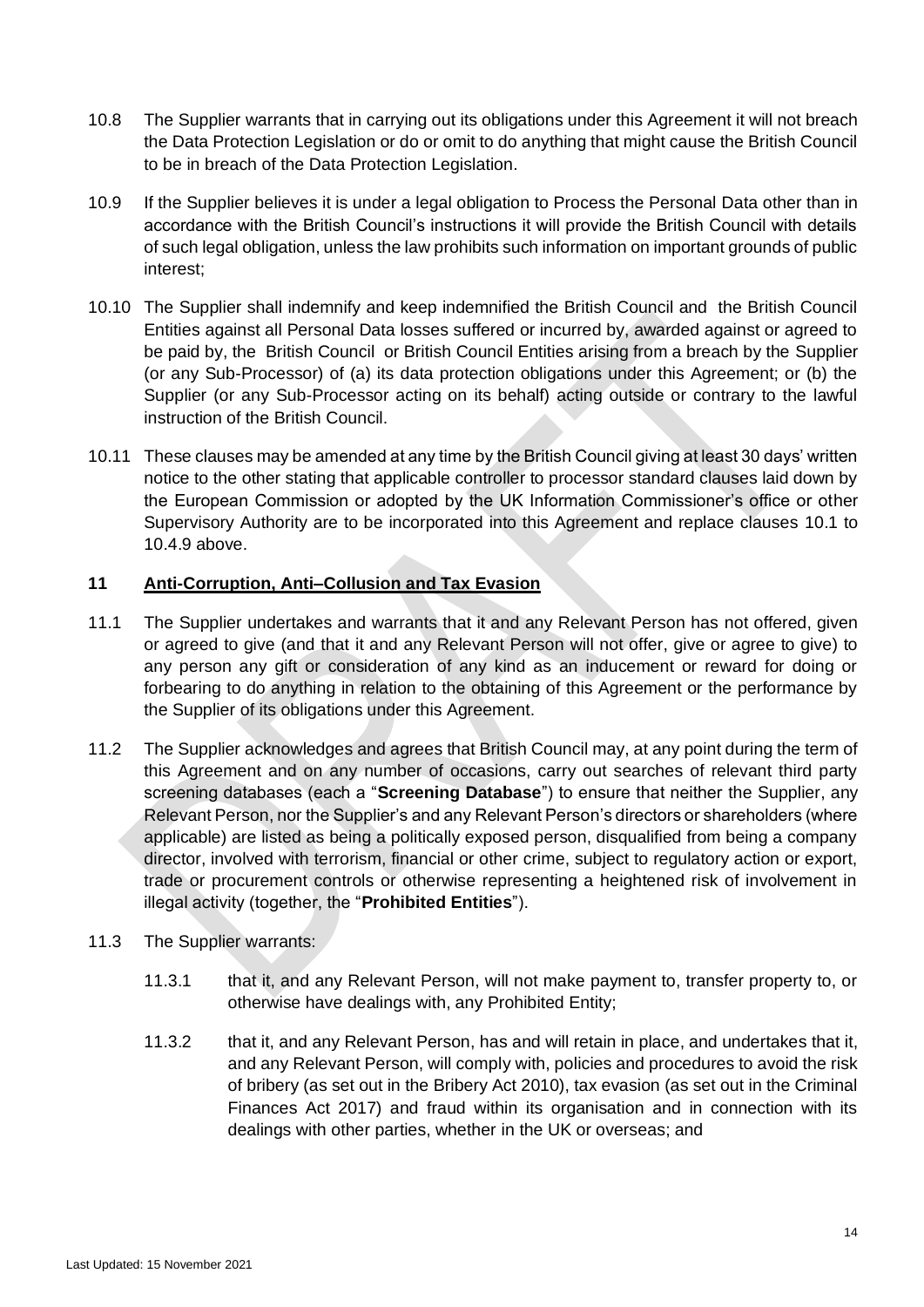- 11.3.3 that it, and any Relevant Person, has not engaged and will not at any time engage, in any activity, practice or conduct which would constitute either:
	- (i) a UK tax evasion facilitation offence under section 45 of the Criminal Finances Act 2017; or
	- (ii) a foreign tax evasion facilitation offence under section 46 of the Criminal Finances Act 2017; and
- 11.3.4 that it, and any Relevant Person, has not colluded, and undertakes that it will not at any time collude, with any third party in any way in connection with this Agreement (including in respect of pricing under this Agreement).
- 11.3.5 Nothing under this clause [11.3](#page-13-1) is intended to prevent the Supplier from discussing the terms of this Agreement and the Supplier's pricing with its professional advisors.
- <span id="page-14-1"></span>11.4 If the Supplier, or any Relevant Person is listed in a Screening Database for any of the reasons set out in clause [11.2](#page-13-2) or breaches any of its obligations set out in clause [11.3,](#page-13-1) it shall promptly notify the British Council of any such listing(s) or breach(es) and the British Council shall be entitled to takes the steps set out at clause [11.5](#page-14-0) below.
- <span id="page-14-0"></span>11.5 In the circumstances described at clause [11.4,](#page-14-1) and without prejudice to any other rights or remedies which the British Council may have, the British Council may:
	- 11.5.1 terminate this Agreement without liability to the Supplier immediately on giving notice to the Supplier; and/or
	- 11.5.2 require the Supplier to take any steps the British Council reasonably considers necessary to manage the risk to the British Council of contracting with the Supplier (and the Supplier shall take all such steps and shall if required provide evidence of its compliance); and/or
	- 11.5.3 reduce, withhold or claim a repayment (in full or in part) of the charges payable under this Agreement; and/or
	- 11.5.4 share such information with third parties.
- <span id="page-14-2"></span>11.6 The Supplier shall provide the British Council with all information reasonably requested by the British Council to complete the screening searches described in clause [11.2.](#page-13-2)
- 11.7 Without limitation to clauses [11.1,](#page-13-3) [11.2,](#page-13-2) [11.3,](#page-13-1) [11.4,](#page-14-1) [11.5](#page-14-0) and [11.6](#page-14-2) above, the Supplier shall ensure that all Relevant Persons involved in providing the Services or otherwise in connection with this Agreement have been vetted and that due diligence is undertaken on a regular continuing basis to such standard or level of assurance as is reasonably necessary in relation to a person in that position in the relevant circumstances.
- 11.8 For the purposes of this clause [11,](#page-13-4) the expression "**Relevant Person**" shall mean all or any of the following: (a) Relevant Persons; and (b) any Relevant Person employed or engaged by a Relevant Person.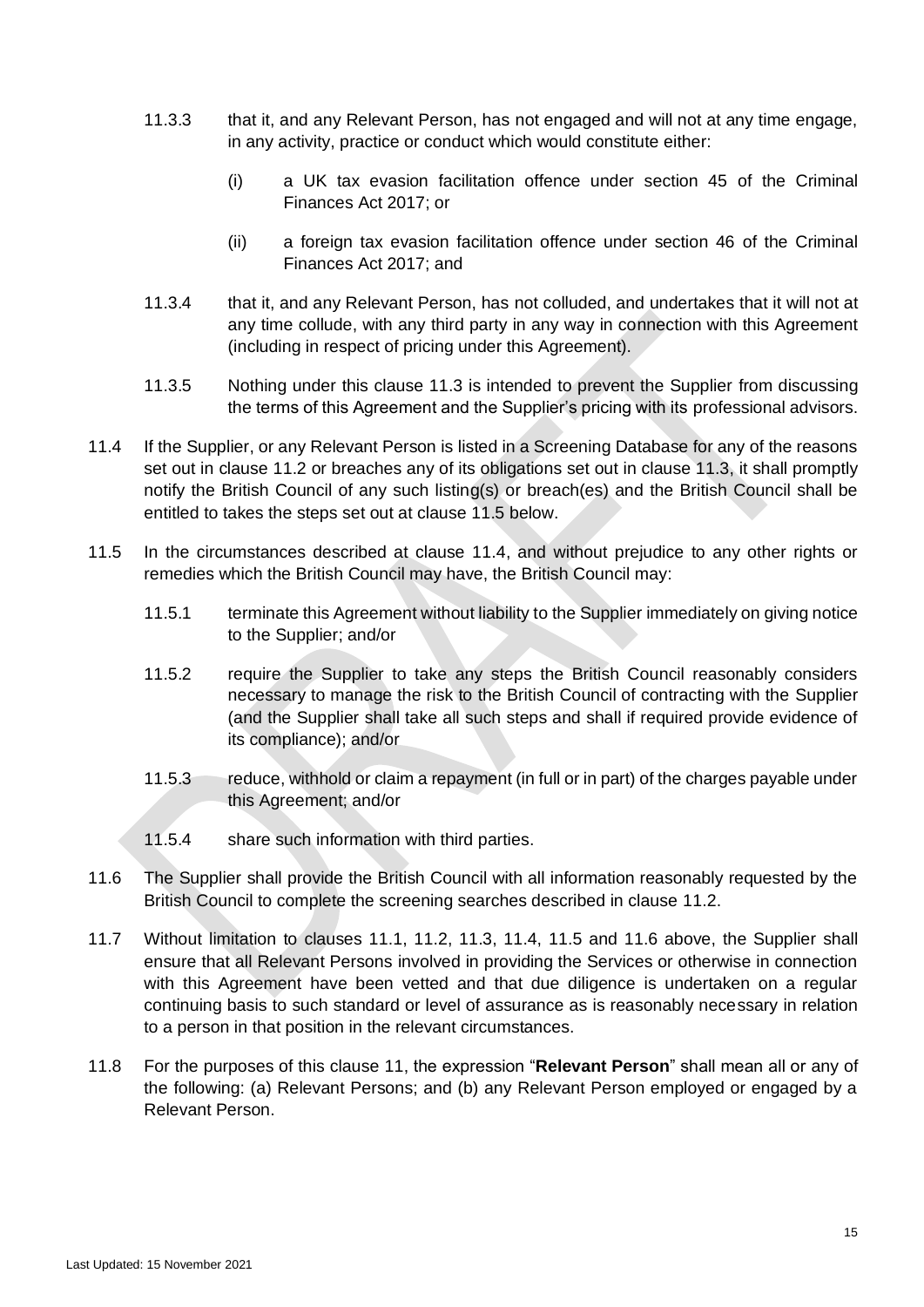# **12 Safeguarding and Protecting Children and Vulnerable Adults**

- 12.1 The Supplier will comply with all applicable legislation and codes of practice, including, where applicable, all legislation and statutory guidance relevant to the safeguarding and protection of children and vulnerable adults and with the British Council's Safeguarding Policy and Adults at Risk Policy included in the British Council Requirements as amended from time to time, which the Supplier acknowledges may include submitting checks by the UK Disclosure & Barring Service (DBS) and/or equivalent local checks<sup>1</sup>.
- 12.2 The Supplier must provide to the British Council, documentary evidence of the relevant disclosure and/or the criminal records checks in advance of undertaking any activities involving children and/or vulnerable adults in connection with the Project under this Agreement.
- 12.3 In addition, the Supplier will ensure that, where it engages any other party to supply any of the Services under this Agreement, that party will also comply with the same requirements as if they were a party to this Agreement.

### **13 Anti-slavery and human trafficking**

- <span id="page-15-0"></span>13.1 The Supplier shall:
	- 13.1.1 ensure that slavery and human trafficking is not taking place in any part of its business or in any part of its supply chain;
	- 13.1.2 implement due diligence procedures for its own suppliers, subcontractors and other participants in its supply chains, to ensure that there is no slavery or human trafficking in its supply chains;
	- 13.1.3 respond promptly to all slavery and human trafficking due diligence questionnaires issued to it by the British Council from time to time and ensure that its responses to all such questionnaires are complete and accurate; and
	- 13.1.4 notify the British Council as soon as it becomes aware of any actual or suspected slavery or human trafficking in any part of its business or in a supply chain which has a connection with this Agreement.
- 13.2 If the Supplier fails to comply with any of its obligations under clause [13.1,](#page-15-0) without prejudice to any other rights or remedies which the British Council may have, the British Council shall be entitled to:
	- 13.2.1 terminate this Agreement without liability to the Supplier immediately on giving notice to the Supplier; and/or
	- 13.2.2 reduce, withhold or claim a repayment (in full or in part) of the charges payable under this Agreement; and/or

<sup>1</sup> Equivalent local checks include, but are not limited to, the ACRO Criminal Records Office, 'International Child Protection Certificate' online criminal records checks and Code of Good Conduct' or any other services as detailed at the following link: [https://www.gov.uk/government/publications/criminal-records-checks-for-overseas](https://www.gov.uk/government/publications/criminal-records-checks-for-overseas-applicants)[applicants](https://www.gov.uk/government/publications/criminal-records-checks-for-overseas-applicants) (when/if link does not work contact the British Council Project manager)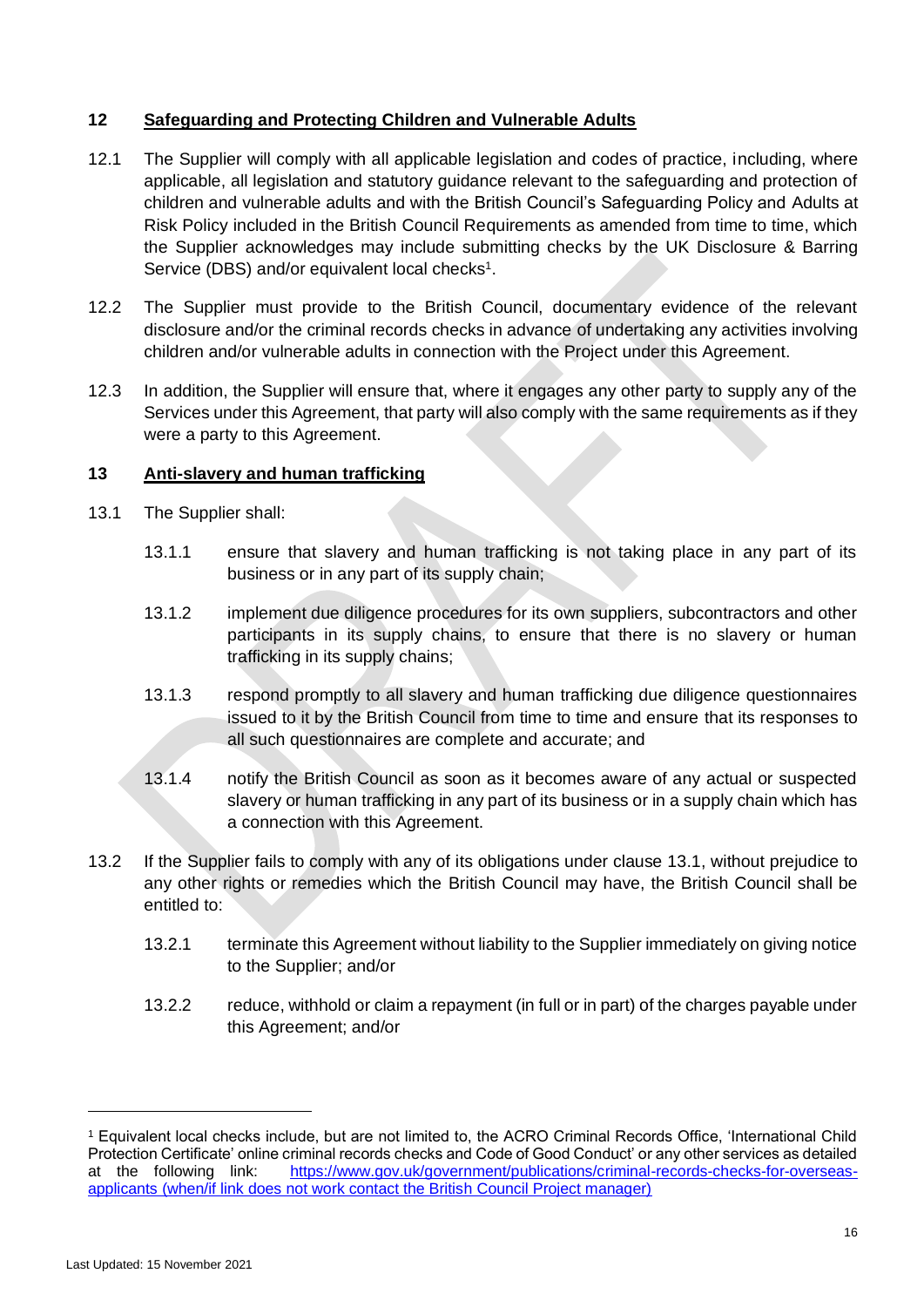13.2.3 share with third parties information about such non-compliance.

### **14 Equality, Diversity and Inclusion**

- 14.1 The Supplier shall ensure that it does not, whether as an employer or provider of services and/or goods, discriminate within the meaning of the Equality Legislation.
- 14.2 The Supplier shall comply with any equality or diversity policies or guidelines included in the British Council Requirements.

### <span id="page-16-2"></span>**15 Assignment**

- 15.1 The Supplier shall not, without the prior written consent of the British Council, assign, transfer, charge, create a trust in, or deal in any other manner with all or any of its rights or obligations under this Agreement.
- <span id="page-16-1"></span>15.2 The British Council may assign or novate this Agreement to: (i) any separate entity Controlled by the British Council; (ii) any body or department which succeeds to those functions of the British Council to which this Agreement relates; or (iii) any provider of outsourcing or third party services that is employed under a service contract to provide services to the British Council. The Supplier warrants and represents that it will (at the British Council's reasonable expense) execute all such documents and carry out all such acts, as reasonably required to give effect to this clause [15.2.](#page-16-1)

### **16 Waiver**

16.1 A waiver of any right under this Agreement is only effective if it is in writing and it applies only to the party to whom the waiver is addressed and the circumstances for which it is given.

#### **17 Entire agreement**

17.1 This Agreement and any documents referred to in it constitute the entire agreement and understanding between the parties with respect to the subject matter of this Agreement and supersede, cancel and replace all prior agreements, licences, negotiations and discussions between the parties relating to it. Each party confirms and acknowledges that it has not been induced to enter into this Agreement by, and shall have no remedy in respect of, any statement, representation, warranty or undertaking (whether negligently or innocently made) not expressly incorporated into it. However, nothing in this Agreement purports to exclude liability for any fraudulent statement or act.

# <span id="page-16-0"></span>**18 Variation**

18.1 No variation of this Agreement shall be valid unless it is in writing and signed by or on behalf of each of the parties.

# **19 Severance**

19.1 If any provision of this Agreement (or part of any provision) is found by any court or other authority of competent jurisdiction to be invalid, illegal or unenforceable, that provision or partprovision shall, to the extent required, be deemed not to form part of the Agreement, and the validity and enforceability of the other provisions of the Agreement shall not be affected.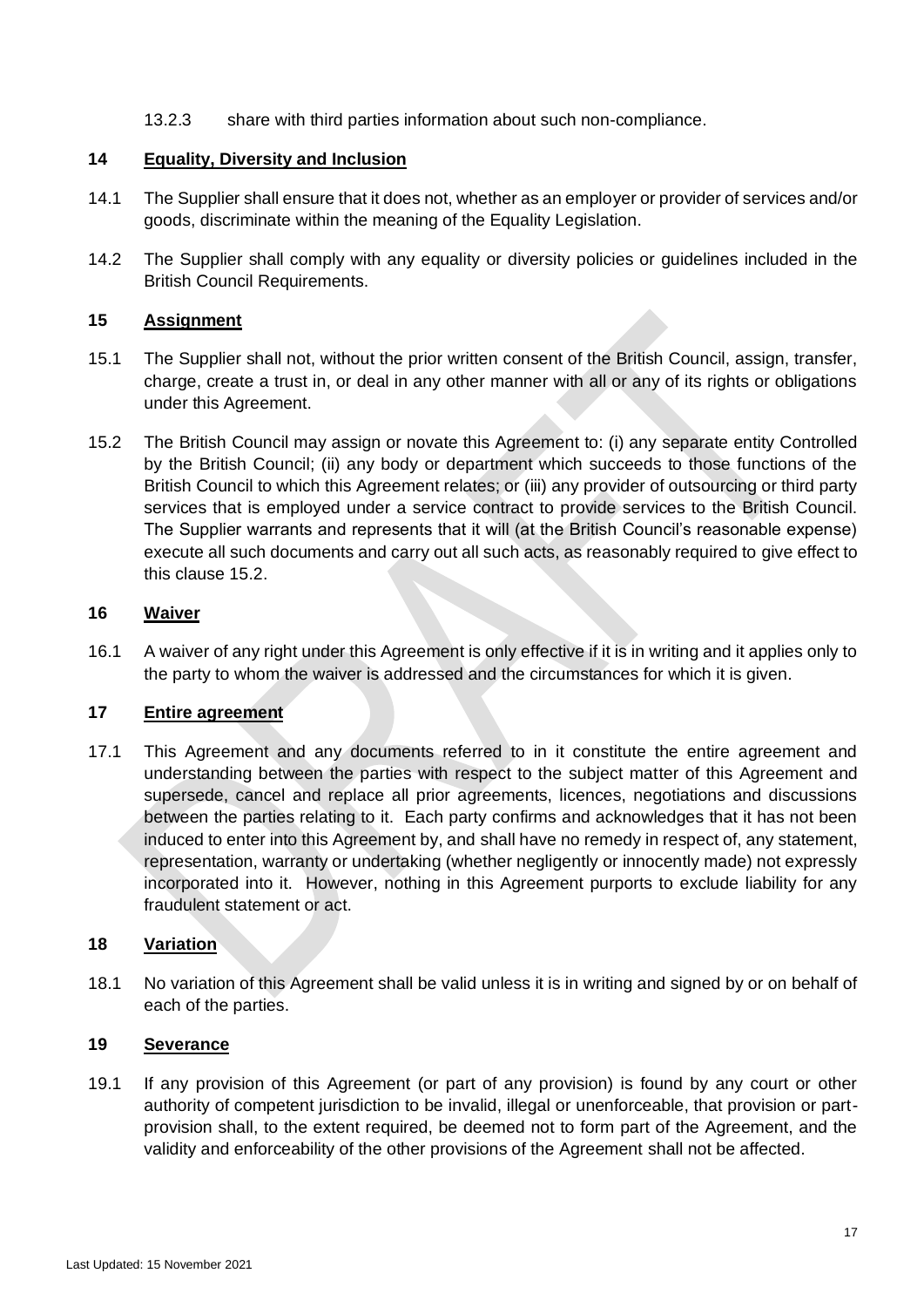# **20 Counterparts**

20.1 This Agreement may be executed in counterparts, each of which when executed shall constitute a duplicate original, but all counterparts shall together constitute one agreement. Where this Agreement is executed in counterparts, following execution each party must promptly deliver the counterpart it has executed to the other party. Transmission of an executed counterpart of this Agreement by email in PDF, JPEG or other agreed format shall take effect as delivery of an executed counterpart of this Agreement.

# **21 Third party rights**

- 21.1 Subject to clause [1.2.4,](#page-2-0) this Agreement does not create any rights or benefits enforceable by any person not a party to it except that a person who under clause [15](#page-16-2) is a permitted successor or assignee of the rights or benefits of a party may enforce such rights or benefits.
- 21.2 The parties agree that no consent from the British Council Entities or the persons referred to in this clause is required for the parties to vary or rescind this Agreement (whether or not in a way that varies or extinguishes rights or benefits in favour of such third parties).

# **22 No partnership or agency**

22.1 Nothing in this Agreement is intended to, or shall operate to, create a partnership between the parties, or to authorise either party to act as agent for the other, and neither party shall have authority to act in the name or on behalf of or otherwise to bind the other in any way (including the making of any representation or warranty, the assumption of any obligation or liability and the exercise of any right or power) and neither party shall incur any expenditure in the name of or for the account of the other.

### <span id="page-17-2"></span>**23 Force Majeure**

- 23.1 Subject to clauses [23.2](#page-17-0) and [23.3,](#page-17-1) neither party shall be in breach of this Agreement if it is prevented from or delayed in carrying on its business and/or material obligations hereunder by a Force Majeure Event.
- <span id="page-17-0"></span>23.2 A party that is subject to a Force Majeure Event shall not be in breach of this Agreement provided that:
	- 23.2.1 it promptly notifies the other party in writing of the nature and extent of the Force Majeure Event causing its failure or delay in performance;
	- 23.2.2 it could not have avoided the effect of the Force Maieure Event by taking precautions which, having regard to all the matters known to it before the Force Majeure Event, it ought reasonably to have taken, but did not; and
	- 23.2.3 it has used all reasonable endeavours to mitigate the effect of the Force Majeure Event, to carry out its obligations under this Agreement in any way that is reasonably practicable and to resume the performance of its obligations as soon as reasonably possible.
- <span id="page-17-1"></span>23.3 Nothing in this clause [23](#page-17-2) shall excuse a party for non-performance (or other breach) of this Agreement if such non-performance (or other breach) results from the acts or omissions of any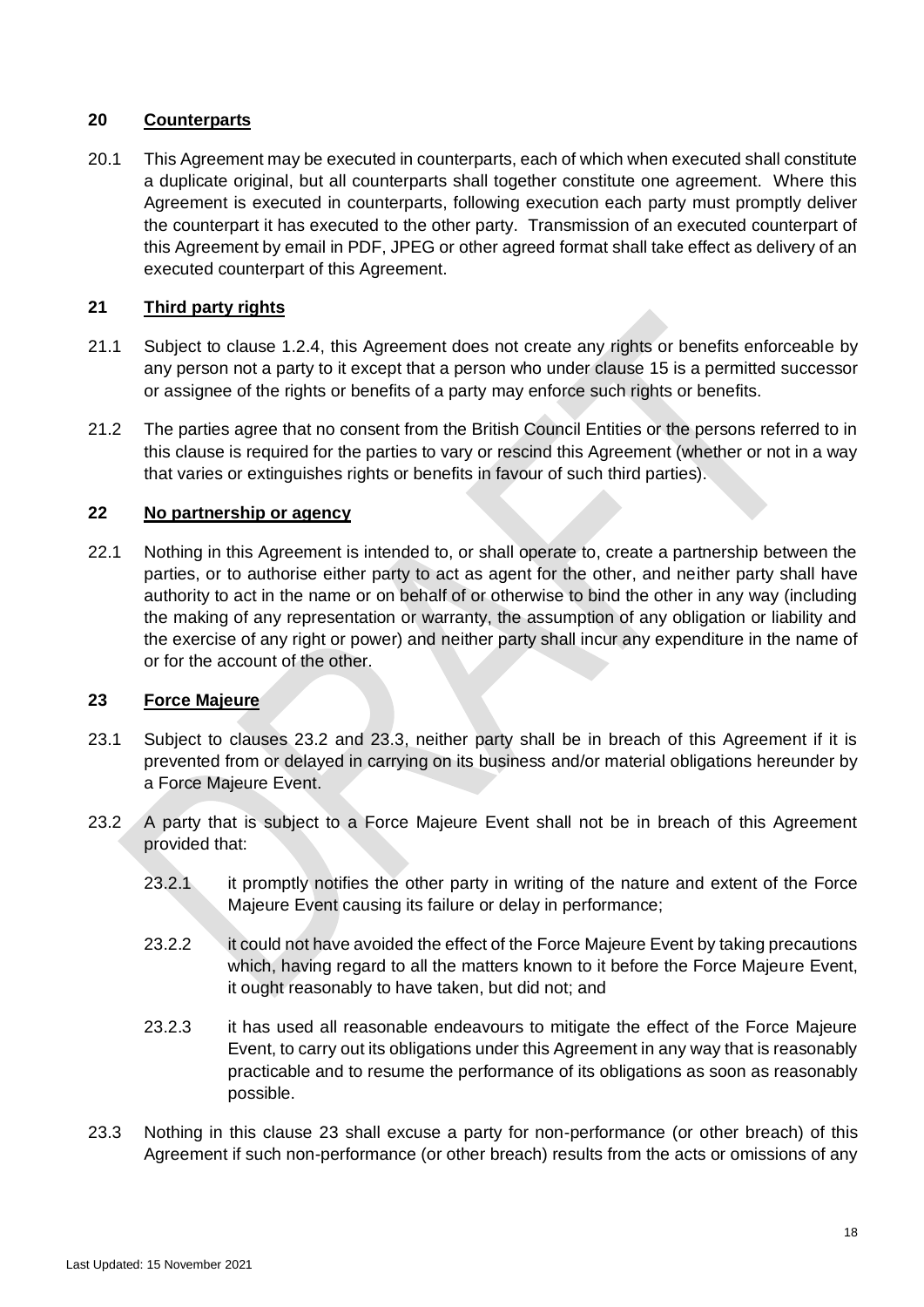of that party's consultants and/or sub-contractors (except where such acts or omissions are caused by a Force Majeure Event).

# **24 Notice**

- <span id="page-18-1"></span><span id="page-18-0"></span>24.1 Notice given under this Agreement shall be in writing, sent for the attention of the person signing this Agreement on behalf of the recipient party and to the address given on the front page of this Agreement (or such other address or person as the relevant party may notify to the other party), or by email, and shall be delivered:
	- 24.1.1 personally, in which case the notice will be deemed to have been received at the time of delivery;
	- 24.1.2 by pre-paid, first-class post if the notice is being sent to an address within the country of posting, in which case the notice will be deemed to have been received at 09:00 in the country of receipt on the second (2nd) normal working day in the country specified in the recipient's address for notices after the date of posting;
	- 24.1.3 by international standard post if being sent to an address outside the country of posting, in which case the notice will be deemed to have been received at 09:00 in the country of receipt on the seventh (7th) normal working day in the country specified in the recipient's address for notices after the date of posting; or
	- 24.1.4 by email to the relevant email address specified in clause **Error! Reference source not found.** of Schedule 1 (or such other email address as the relevant party may notify to the other party), in which case, the notice will be deemed to have been received at the time of transmission, or if this time falls outside of Working Hours, when Working Hours resume, in each case provided that no out of office auto-reply or error message is received by the sender in response within one hour after transmission of the notice. If an out of office auto-reply or error message is received by the sender in response within one hour after transmission of the notice, then no valid notice has been delivered and the notice must be sent by one of the alternative methods listed above.
- 24.2 To prove service of notice under clauses [24.1.1](#page-18-0) to [24.1.3](#page-18-1) above, it is sufficient to prove that the envelope containing the notice was properly addressed and posted or handed to the courier.

# <span id="page-18-2"></span>**25 Governing Law and Dispute Resolution Procedure**

- 25.1 This Agreement and any dispute or claim (including any non-contractual dispute or claim) arising out of or in connection with it or its subject matter, shall be governed by, and construed in accordance with, the laws of England and Wales.
- <span id="page-18-4"></span>25.2 Subject to the remainder of this clause [25,](#page-18-2) the parties irrevocably agree that the courts of England and Wales shall have exclusive jurisdiction to settle any dispute or claim (including any non-contractual dispute or claim) that arises out of or in connection with this Agreement or its subject matter.
- <span id="page-18-3"></span>25.3 In the event that any claim or dispute arises out of or in connection with this Agreement, the parties shall, following service of written notice by one party on the other, attempt to resolve amicably by way of good faith negotiations and discussions any such dispute or claim as soon as reasonably practicable (and in any event within 14 calendar days after such notice or by such